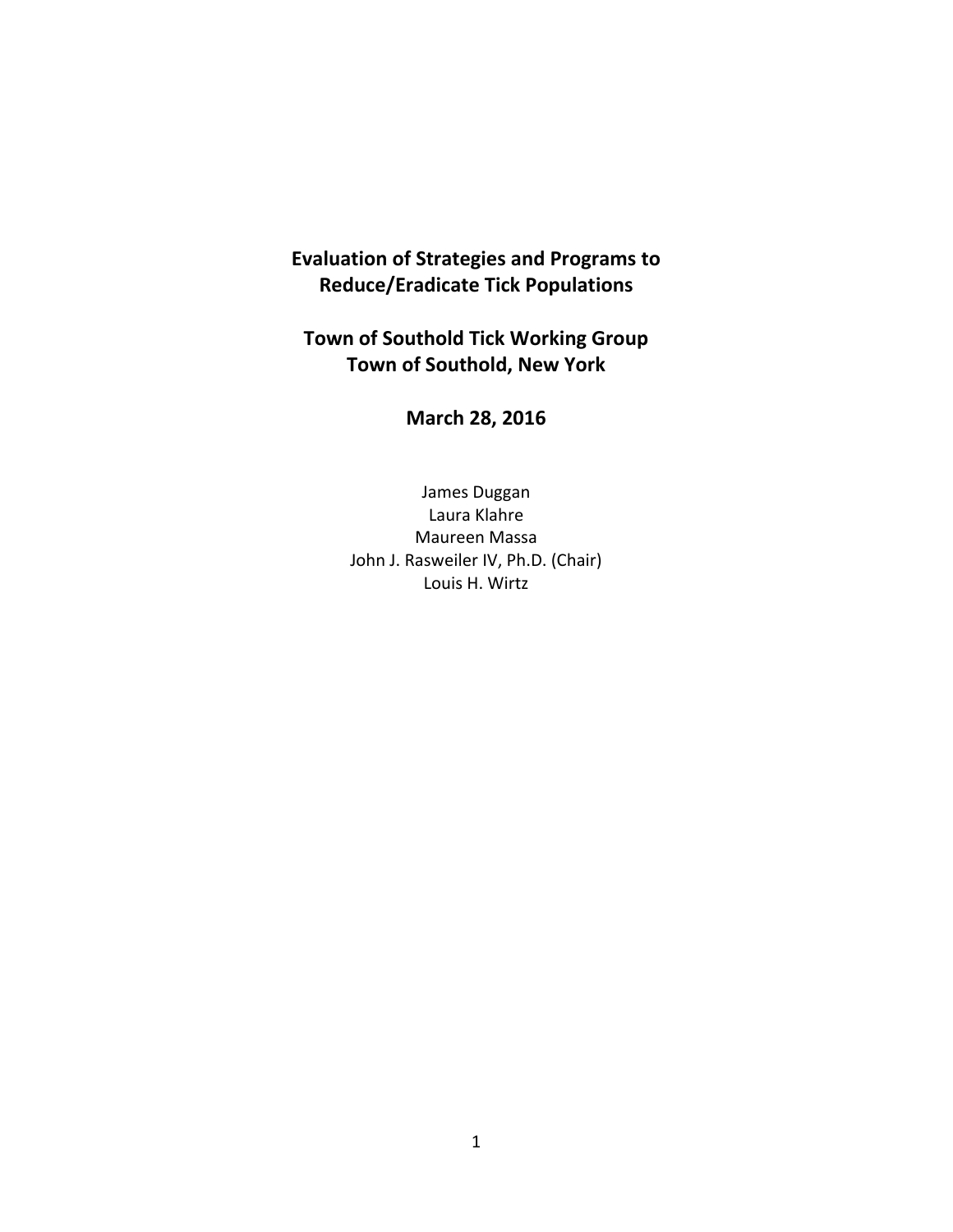**Mission of the Working Group.** The Town Board of Southold established this Tick Working Group on June 16, 2015 and requested that it evaluate current strategies and programs to reduce/eradicate tick populations. Specifically, the Working Group was charged with the task of examining these strategies and programs for their effectiveness, cost, environmental impacts, and viability of being implemented in Southold. This was to be pursued through a review of relevant studies/data, field visits, and consultations with professionals in related fields.

Specifically, the Working Group was asked to:

- Evaluate four‐poster programs implemented on Shelter Island and elsewhere
- Evaluate the success of pesticides currently available and in use, especially by government agencies
- Relationship (if any) of wildlife/pest management and tick populations
- Identify and evaluate any new proposals/products contemplated for use in eradicating tick populations

## **Summary conclusions and recommendations of the Working Group**

- Given the limited options that the public presently has for effective protection against ticks and tick‐borne diseases, the use of acaricides for yard treatment must unfortunately remain one of them. As these products kill many beneficial and harmless organisms, however, their use is not a desirable blanket solution to our tick problem.
- **Better information is required on the relative efficacy of available acaricides and the best** application protocols. Presumably the duration of acaricide effectiveness is limited by rainfall, frequent yard irrigation, and the movement of tick‐bearing wildlife onto treated properties.
- The Working Group is opposed to the widespread, open field use of acaricides and the spraying of trails in parkland within the Town of Southold. These lands were set aside for the protection of wildlife.
- Four-poster deer deticking stations would be unworkable and unaffordable in the Town of Southold for multiple reasons: The Town is large (32000 acres not including Fishers Island), much of our land is devoted to uses that are legally incompatible with the placement of these devices, they must be used at a minimum density (>1 device/100 acres) for any hope of efficacy, and they are very expensive to purchase and operate.
- A four-poster program would do nothing to address deer degradation of our natural environment, deer‐vehicular collisions or economic damage to our important agricultural sector.
- Because four-posters concentrate wildlife, they are likely to create conditions that may promote the spread of a variety of dangerous zoonotic diseases and the development of difficult rat problems.
- The continued attraction of deer by four‐posters will prevent the regeneration of surrounding forest lands that have already been severely damaged by over-browsing,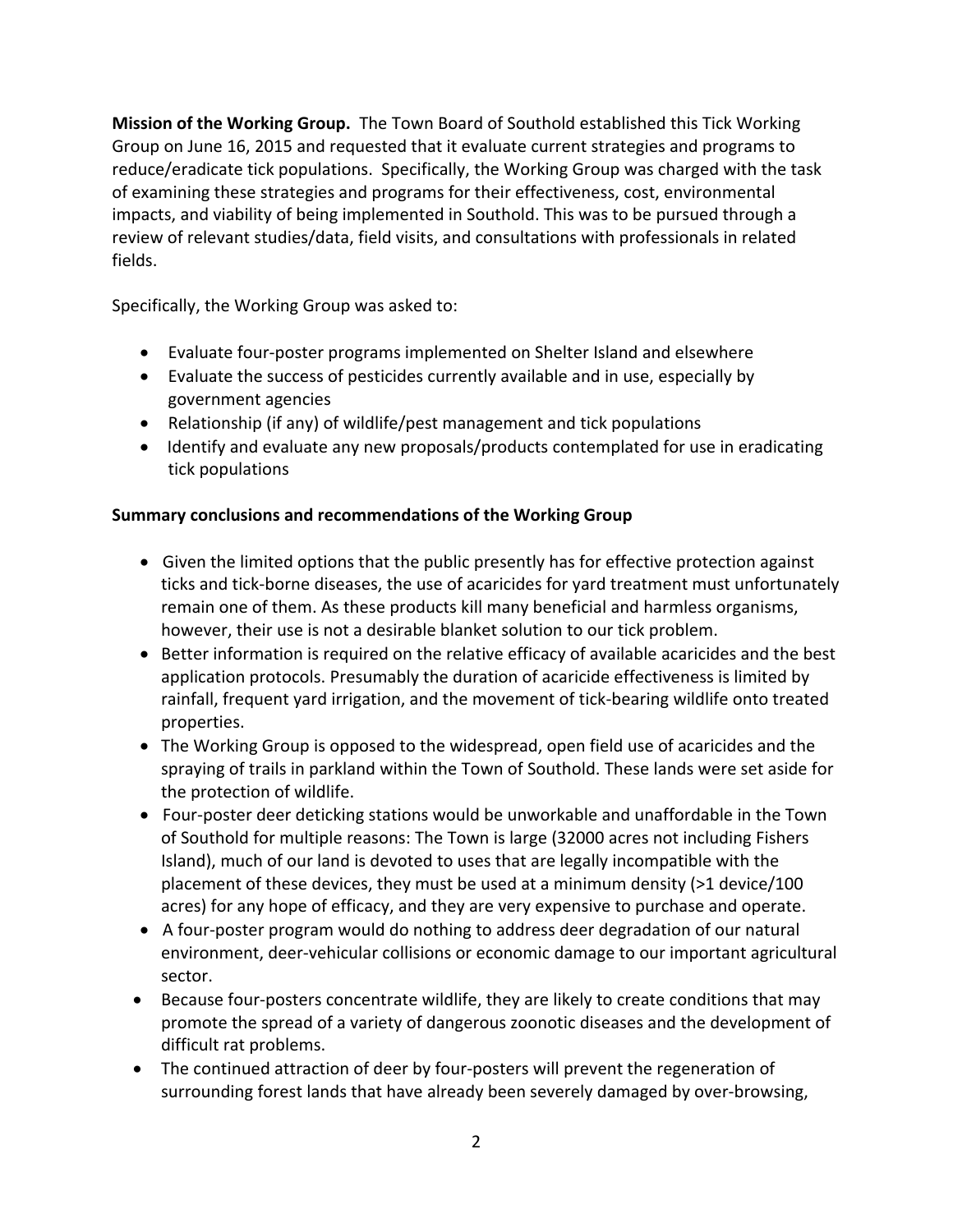with concomitant harm to the maintenance of biodiversity. Four‐posters should therefore not be placed on parklands.

- Because four-posters repeatedly attract a variety of wildlife species that are not treated and deticked, they are incapable of completely eliminating ticks in a non‐island environment. Even some deer in treatment areas will not be deticked.
- The Working Group has been unable to find evidence that four-posters significantly reduce tick‐borne diseases in humans. Previous studies have generally indicated a reduction in tick levels immediately around four‐posters (if deployed at adequate densities), but significant numbers of ticks were still present.
- By serving as reproductive hosts for our two most problematic tick species, deer in recent years have fueled tremendous expansion of the tick populations and the frequency of dangerous tick‐borne diseases in humans.
- Recent efforts to reduce our excessive deer population in Suffolk County have been inadequate, resulting in an annual harvest of only about 15% of the herd each year. Most deer management experts agree this will not address our deer‐related problems.
- New initiatives must be taken to substantially increase our deer harvest.
- Studies elsewhere indicate that these initiatives must include some combination of professional hunters, skilled/trained residential hunters working under nuisance permits, and our broader recreational hunting community. At least for the present, traditional recreational hunting by itself is incapable of reducing our excessive deer population.
- Efforts should also be made to legalize the use of crossbows in Suffolk County, open up more private lands to recreational hunting, and incentivize recreational hunters through the payment of bounties on harvested deer.
- The Town and/or Suffolk County should continue to monitor research on new methods that may be useful in tick control or the prevention of tick‐borne diseases. This will require much greater expertise on the possible harmful effects of control measures to other beneficial or harmless organisms, as well as the epidemiology of zoonotic diseases, than currently seems to be available.
- The Town and/or Suffolk County could better educate our residents on protection against ticks and the gravity of the tick‐borne diseases now present in our area.

**Nature of the problems.** In recent years, deer populations have exploded in much of the United States (including the Town of Southold) because of changes in land use and the reduction or total absence of natural deer predators. This has resulted in an epidemic of serious tick‐borne diseases in humans, a marked rise in deer‐vehicular collisions, severe damage to the natural environment and biodiversity (because of the over‐browsing of vegetation by deer), and painful economic losses for our agricultural community.

Deer play a central role in the epidemiology of tick-borne diseases, because they provide a bountiful source of blood for ticks at the ticks' adult reproductive stage. Before explosion of the deer population, black‐legged/deer and lone star ticks, as well as the diseases they transmit, simply were not serious problems on most of eastern Long Island. Furthermore, several scientific reports have documented that a significant reduction or elimination of deer in study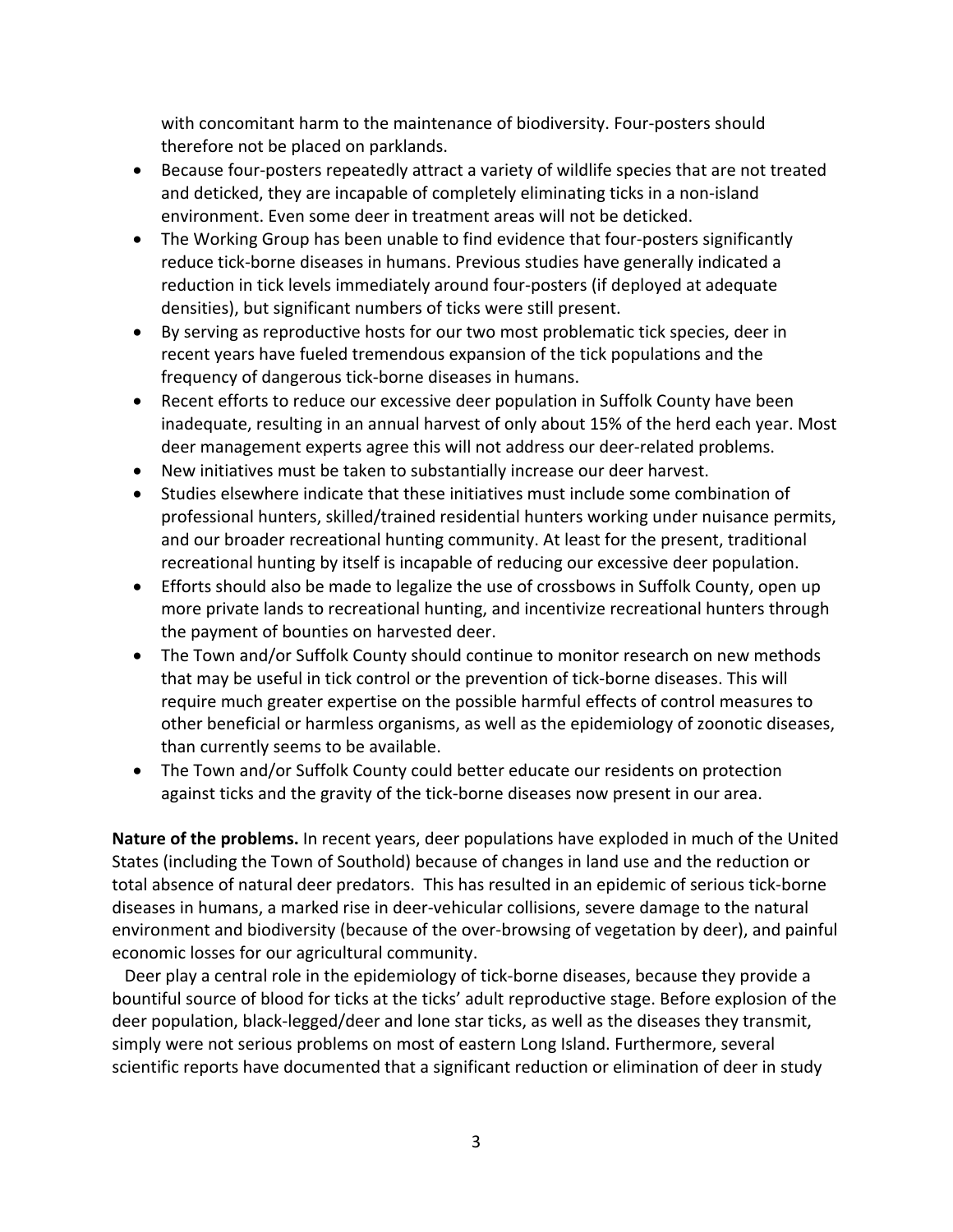areas greatly reduced or eliminated Lyme disease in the human residents (Rand et al, 2004; Kilpatrick et al, 2014).

 At least in New York State, the Department of Environmental Conservation (DEC) has thus far been unable to devise a productive management plan to reduce our excessive deer populations. Despite repeated efforts to tweak applicable hunting regulations, the annual deer harvest by recreational hunters on Long Island has essentially remained flat for a number of years at less than 15% of the estimated deer population (see:

http://www.dec.ny.gov/outdoor/42232.html ). Experts agree that this is insufficient to reduce the herd and all of our deer‐related problems (Boulanger et al, 2014).

**Gravity of our tick‐borne disease problem.** In the last 20‐25 years, there has clearly been a marked increase in the severity of our local tick‐borne disease problem. Nationally, the reported number of cases of the most prevalent diseases has also dramatically increased. Furthermore, the U.S. Centers for Disease Control and Prevention (CDC) has recently estimated that the actual number of cases of Lyme disease in our country is about 329,000 per year, rather than the 30,000 previously reported (Mead et al, 2015; Moyer, 2015).

Long –time residents of the Town of Southold know that there has long been a problem with dog ticks (*Dermacentor variabilis*), which can serve as vectors for two serious diseases (Rocky Mountain spotted fever and tularemia). The risk of picking up dog ticks was generally manageable, however, through the use of repellents and the performance of tick checks after spending time in high‐risk environments.

 Since the 1990's, the populations of two other tick species have exploded in our area. These are the black‐legged or deer tick (*Ixodes scapularis*) and the lone star tick (*Amblyomma americanum*). The expansion of both tick populations was presumably fueled by the concomitant arrival and proliferation of white‐tailed deer in areas of the Town that had previously supported few or no deer (at least in recent years). In marked contrast to smaller mammals (e.g., mice and chipmunks), deer can support large numbers of adult ticks as they engorge with blood and develop to reproductive maturity. Each female tick then drops off the deer to lay thousands of eggs (approximately 2000‐8000 per female depending upon species). By serving as *reproductive hosts* for the ticks, the deer have a pronounced multiplier effect upon the abundance of ticks. This lies at the heart of our current epidemic of tick‐borne diseases.

 Black‐legged and lone star ticks can serve as vectors for a variety of tick‐borne diseases. Black‐ legged ticks are thought to be the main vector for transmitting *Borrelia burgdorferi*, the organism responsible for Lyme disease. In Connecticut, recent studies have shown that a third of the black‐legged tick population carries *B. burgdorferi*. Black‐legged ticks can also transmit *Borrelia miyamotoi* (responsible for a febrile illness, sometimes with flu‐like or other symptoms similar to Lyme disease) and Powassan virus, as well as the organisms responsible for babesiosis and anaplasmosis. Lone star ticks can transmit the organisms responsible for ehrlichiosis, tularemia, and the southern tick‐associated rash illness (STARI), and their bites can cause persons to develop an unpleasant allergy to non‐primate mammalian meat and meat products.

 There is recent evidence that lone star ticks may also carry and transmit human pathogenic Lyme group *Borrelia* strains (Clark et al, 2013). This is significant, because lone star ticks (which are more tolerant of hot, dry conditions and quest for hosts more aggressively; Schulze &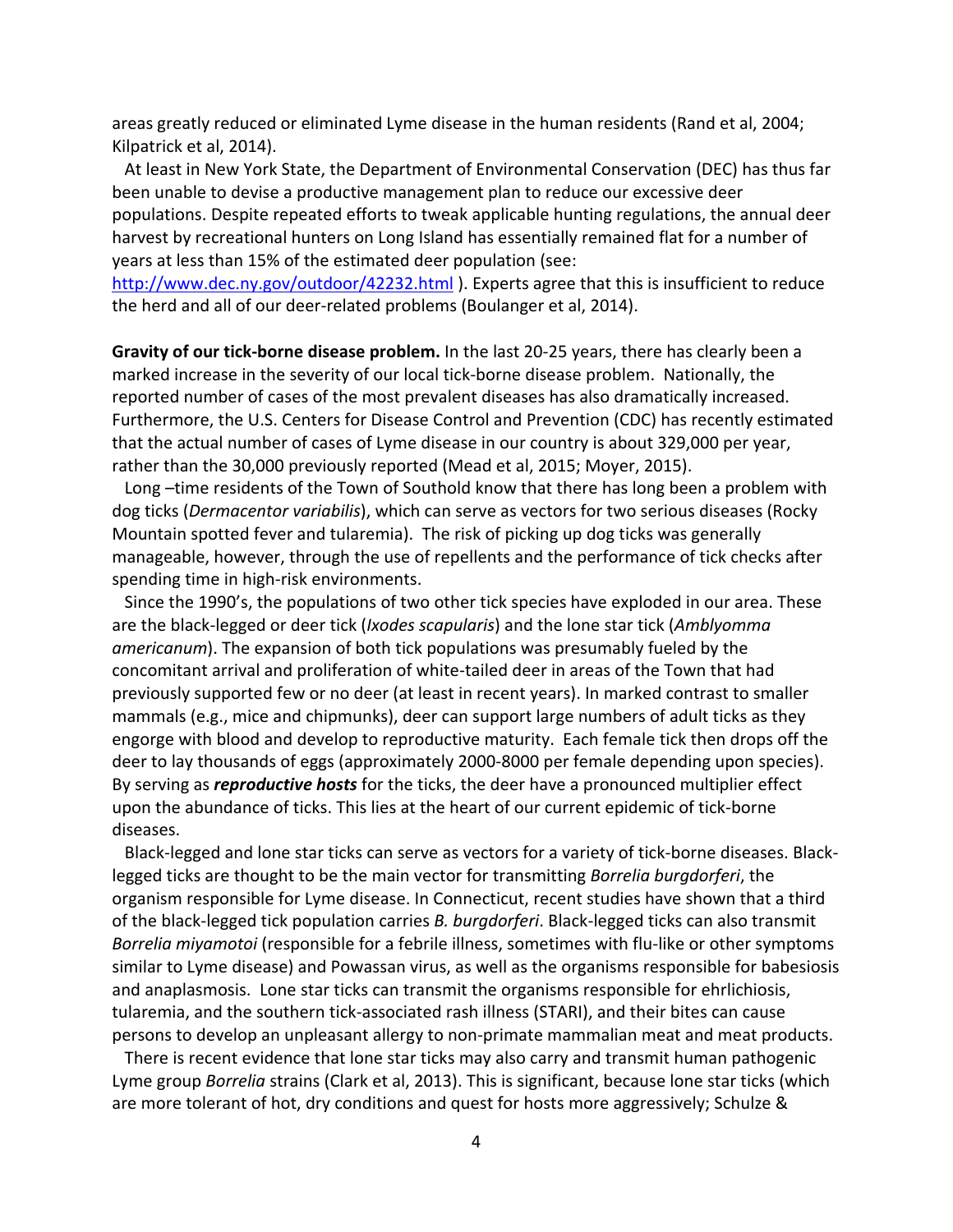Jordan 2006) seem to have supplanted black‐legged ticks as our most abundant tick species. This may explain an apparent paradox: Lyme disease continues to be an extremely serious problem in our area, while the relative abundance of black‐legged ticks (generally considered to be the main vector for transmitting *B. burgdorferi*) has decreased.

 Most of these diseases can make some individuals very sick, sometimes chronically for the remainder of their lives, and can even kill – especially when infected individuals belong to a variety of not‐uncommon high risk groups. In the case of Lyme disease, up to one in five patients develop long‐term and potentially life‐threatening symptoms (including heart, vision, or memory problems, or debilitating joint pain)

(www.cfsph.iastate.edu/Factsheets/pdfs/**lyme**\_disease.pdf *;* Moyer, 2015). Furthermore, some people become infected simultaneously with more than a single disease. The web site of the U.S. Centers for Disease Control and Prevention (CDC)

(http://www.cdc.gov/diseasesconditions/) is an excellent source of further information on each of these diseases. See also: www.cdc.gov/lyme/resources/TickborneDiseases.pdf .

 Several of these tick‐borne diseases are supposed to be reported to our public health authorities, although that is not always done. Furthermore, testing is not always accurate, leading to the under‐reporting of disease frequency.

 The incidence of four of these diseases in Suffolk County, along with their rank (#) relative to other NYS counties and New York City, may be found on the web site of the New York State Department of Health (http://www.health.ny.gov/statistics/diseases/communicable/). For 2014 these were as follows: anaplasmosis – 46 cases (#4 in NYS), babesiosis – 197 cases (#1), ehrlichiosis – 67 cases (#1), Lyme disease – 654 cases (#3). In comparison, the number of cases of two other serious diseases reported for all of NYS in 2014 was as follows: measles – 32 cases, and West Nile fever/virus – 26 cases.

 According the CDC (http://www.cdc.gov/measles/about/complications.html), the mortality rate for measles is about 0.1‐0.2% of the cases reported in the United States. In contrast, the mortality rates for anaplasmosis, babesiosis and ehrlichiosis are significantly higher, but seldom publicized. Given that many of the Town's residents are only familiar with Lyme disease, it seems clear that the gravity of our overall tick-disease problem is seriously under-appreciated.

 Finally, we should be very concerned that new tick species or serious tick‐borne diseases could be introduced to Long Island at any time via migratory birds (Dietrich et al, 2010; James et al, 2011; Hasle, 2013; also see http://aem.asm.org/cgi/reprint/AEM.02656‐ 15v1?ijkey=8gOCfkilz81kM&keytype=ref&siteid=asmjournals) or animals transported into the

region. This threat has been recognized in two recent authoritative reviews (Moyer, 2015; Mead et al, 2015). Furthermore, Anthony S. Fauci, M.D., Director of our National Institute of Allergy and Infectious Diseases has noted "Ticks spread more different kinds of infectious microbes to people and animals than any other arthropod group" (http://www.nih.gov/news‐ events/news‐releases/tick‐genome‐reveals‐secrets‐successful‐bloodsucker).

 As an example of the risk of introduction of new diseases, one can point to infections with tick‐borne encephalitis viruses (TBEV) that are common and often serious across large parts of Europe and Asia, according to the CDC and the World Health Organization. These can cause long‐lasting or permanent neurologic sequelae and have mortality rates varying from one to five percent for the European form and 20 to 40 percent for the Far Eastern strain. TBEV are harbored and spread by *Ixodes* ticks. On Long Island, we have plenty of black‐legged ticks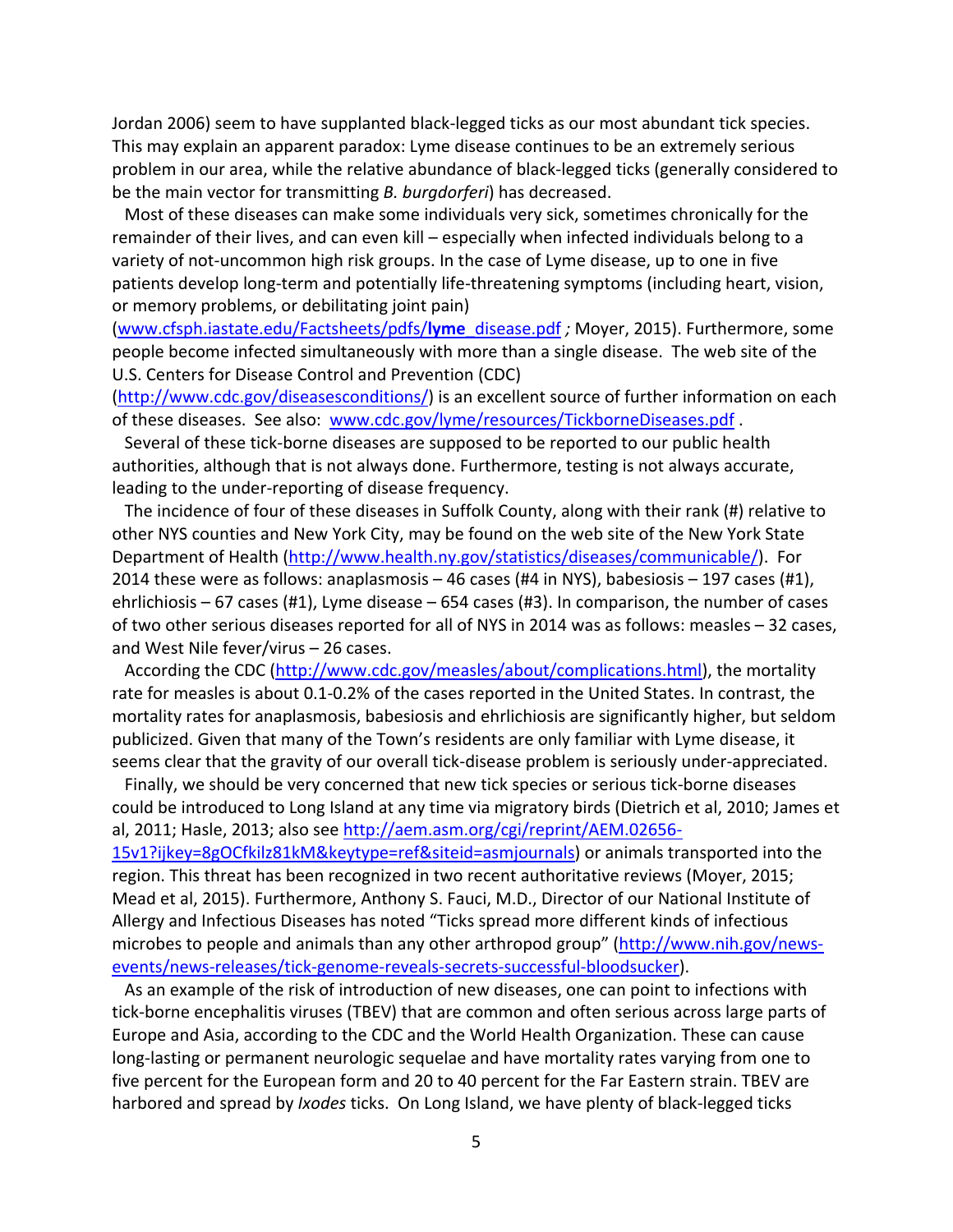(*Ixodes scapularis*), the local vector of Lyme disease, and cases of TBEV have been detected in U.S. travelers to Europe and China.

 Although the first principle of good public health policy is to practice prevention, we are presently incapable of dealing with the tick‐borne diseases we already have.

#### **Possible strategies to reduce or eradicate our tick populations.**

*Use of pesticides.* The Working Group investigated and was unable to find evidence that pesticides (specifically acaricides) are currently being used with any success by government agencies for widespread tick control. Some government entities have, however, reviewed the chemical products commonly used for tick control (Schulze & Jordan 2006; Stafford, 2007). Although these are valuable reviews, they have not adequately considered some of the serious shortcomings of the use of acaricides and other control methods discussed below.

 In the Town of Southold, many private companies (including pest control firms, landscapers and tree care companies) are employed to treat yards with acaricides. Although we made an effort to survey which products are currently being used, only a single company agreed to provide the requested information. This helpful respondent indicated that most applicators appear to be using products containing permethrin (a synthetic pyrethroid compound), although some are prepared to use natural/organic compounds instead.

 Permethrin is commonly used as both an insecticide and acaricide. At the recommended levels of usage, it is not known to be directly harmful to most mammals and birds. Indeed, it has been highly recommended for use as a safe tickicide when sprayed and dried on clothes (http://www.lymeneteurope.org/info/deet‐versus‐permethrin‐as‐a‐tick‐repellent). Permethrin is not intended for direct application to the skin.

 [*Consumer Reports* has recently published ratings of mosquito and tick repellents for their effectiveness (http://www.consumerreports.org/insect-repellents/mosquito-repellents-thatbest‐protect‐against‐zika ).]

 On the other hand, permethrin is a neurotoxin and, even when used as directed, extremely toxic to bees, beneficial insects, and butterflies. Many affected insects provide important food sources for other animals (e.g., birds). Baby birds of many species depend heavily upon a diet rich in insects and other invertebrates, which contain high quality animal protein necessary for rapid growth.

Whether permethrin is applied as an ultra-low volume spray or powder, it forms a coating on the ground and surrounding flowers and foliage. It is highly toxic to bees exposed to direct treatment or residues on blooming crops or weeds (http://www.cdms.net/LDat/mp7GD005.pdf ). As it is a contact poison, permethrin is particularly harmful to bees living in the ground such as bumblebees ‐ 65% of New York's native bees are ground nesters. Insecticidal dust deposited in and around a nest entrance will adhere to the bees leaving and reentering, killing the entire nest within a few days (Hahn et al, 2015). Foliage sprayed with permethrin can also have lethal and sublethal effects upon adult and immature butterflies. For example, monarch butterfly caterpillars reared on milkweed leaves collected from areas where a routine permethrin barrier treatment was applied, had significantly lower survival, even on leaves collected 21 days after permethrin treatment. Development was significantly slower as well in caterpillars reared on permethrin‐treated milkweed plants in the laboratory (Oberhauser et al, 2006).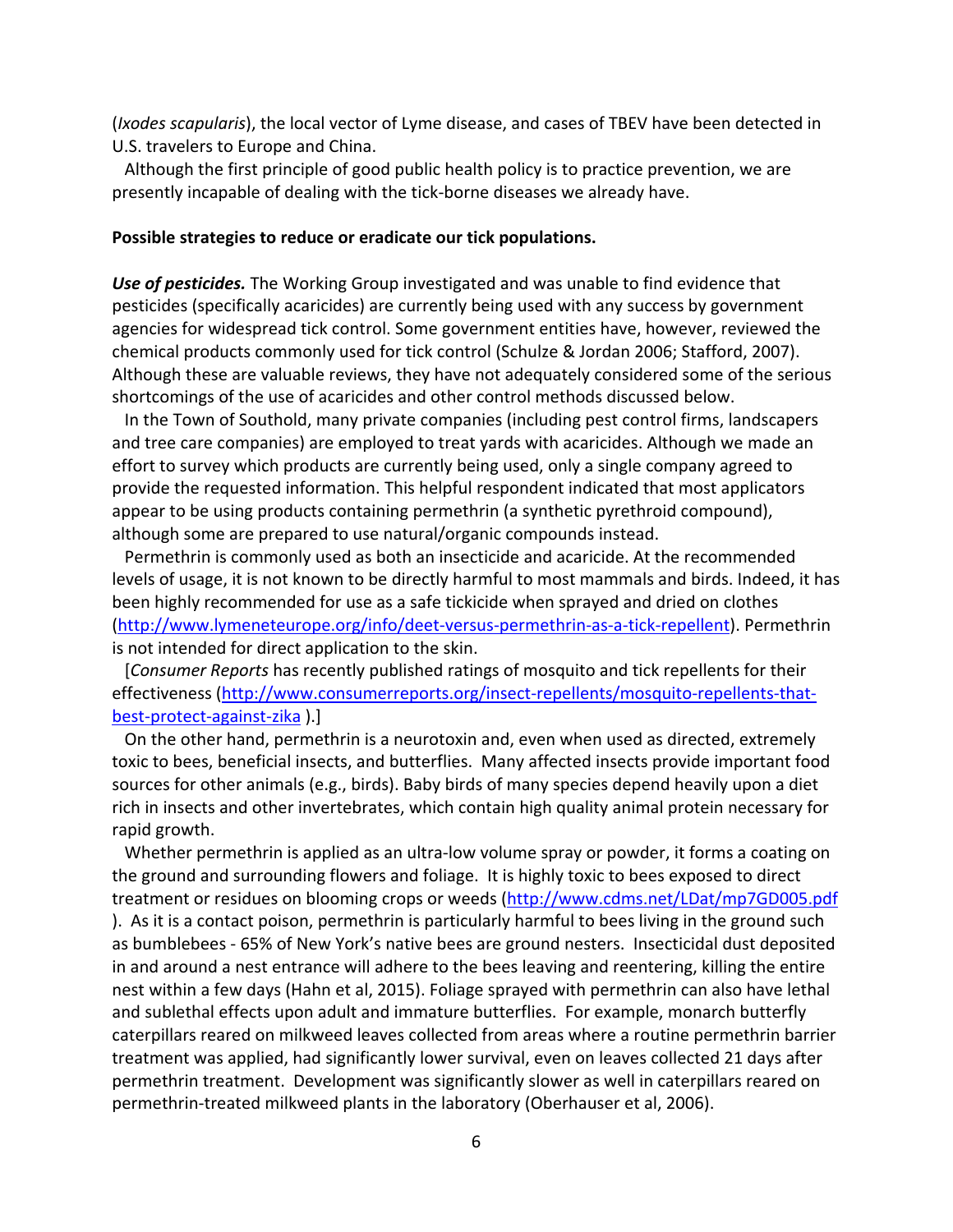A just‐completed assessment by the United Nations Intergovernmental Science‐Policy Platform on Biodiversity and Ecosystem Services (http://www.ipbes.net/article/press-releasepollinators‐vital‐our‐food‐supply‐under‐threat ) has concluded that populations of many wild pollinators are in serious decline. This is a threat to the production of many major crops and more widely to the preservation of biodiversity. The Tick Working Group is of the opinion that we should not be contributing to this problem locally in a major way through the increasing use of acaricides, when our superabundance of ticks is caused by an inadequate deer management policy.

 Permethrin is also highly toxic to aquatic invertebrates, tadpoles and fish, often at minute concentrations (e.g., parts per billion in water) (http://www.cdms.net/LDat/mp7GD005.pdf; http://www.epa.gov/ingredients-used-pesticide-products/pyrethrins-and-pyrethroidsreregistration-and-labeling#reregistration ). For these reasons, it is recommended that pesticides (including permethrin) should not be applied near wetlands or water bodies (Stafford, 2007). The product label for one acaricide used in the Town of Southold (Astro Insecticide) specifically notes that drift and runoff from treated areas may be hazardous to aquatic organisms (www.beetles.mt.gov/Preventing/PDF/PermethrinCommLabel.pdf).

 The Working Group was not in a position to determine if acaricides are always applied to yards to minimize collateral damage to other organisms. We can only note that many properties being treated are on or close to wetlands and water bodies, and that pesticide drift and storm water runoff are potential ways for permethrin to be carried into adjacent water bodies. As permethrin binds strongly to soil particles, there is little risk of it leaching into groundwater; however, permethrin bound to soil particles could be carried into water bodies in storm water runoff. These risks will increase as more residents turn to yard spraying for protection from ticks. The Working Group has been advised that on Shelter Island alone approximately 400 properties are being sprayed each year with acaricides.

 We were also unable to assess the efficacy of acaricides currently in use in the Town. It simply is not clear that anyone is doing careful studies for the presence of tick larvae, nymphs and adults at various intervals after acaricide application. Doing proper tick sweeps and examination of the flagging cloths would be time‐consuming and therefore expensive for commercial applicators. Permethrin has a limited half‐life (= residual effect) in the environment. Furthermore, some ticks will always be protected from exposure to acaricides, for example because they are hiding in leaf litter or dropped by animals that move in and out of treated areas. Presumably the duration of acaricide effectiveness is limited by rainfall, frequent yard irrigation, and the movement of tick‐bearing wildlife onto treated properties.

 Spraying clearly is no panacea. It has been the experience of one Working Group member that ticks can be picked up during the briefest exposure (e.g., < 30 seconds) to non‐treated areas. Furthermore, the Working Group heard the story of one homeowner who had his yard acaricide‐sprayed three times before mid‐summer; however, he still contracted a life‐ threatening case of a tick‐borne illness, and the yard was heavily infested with ticks upon his release from the hospital. We do not know what acaricide was used, and the possibility exists that the infected tick was picked up off of his property.

*Use of acaricides possibly less detrimental to other organisms.* The Working Group agrees that movement towards the use of acaricides that are less damaging to beneficial or harmless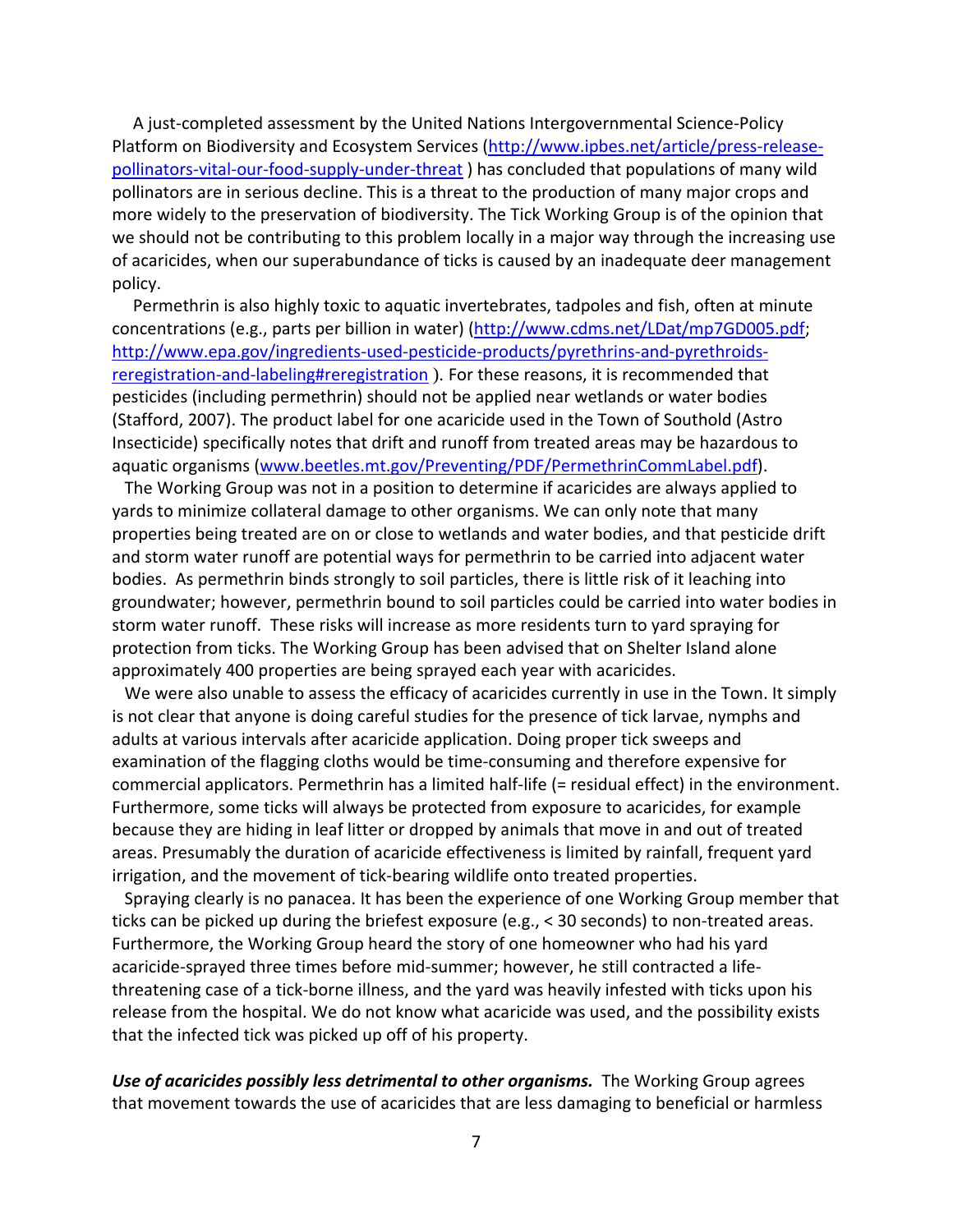organisms would be highly desirable. At least two local pesticide applicators clearly recognize that as well and have engaged in lengthy discussions with one member of the Working Group about the available options.

 One product used locally and alleged to be "safer" for the environment is Essentria IC3 Insecticide Concentrate, an emulsifiable concentrate of botanical horticultural oils. According to the manufacturer (www.envincio.com ), this product exhibits no toxicity towards aquatic organisms (which would be in contrast to permethrin), but the material safety data sheet indicates that specific information relating to toxicity in fish or other aquatic organisms is not available. Conversations with several pesticide experts indicate that this product is likely to have less residual toxicity and therefore be less effective against ticks than permethrin; however, good data comparing the efficacy of these products following various patterns of application could not be found.

 The oils found in Essentria are thought to act as octopamine blockers. This means they would function by disrupting neurotransmitter function in target insects and other invertebrates. The actual list of organisms targeted by Essentria is long and varied. This clearly indicates that the product could also harm beneficial invertebrates (e.g. pollinators, as well as the insects fed upon by desirable animals including songbirds).

 Similar arguments could be made about possible shortcomings in the safety and efficacy of other "natural" products that might be used for tick control. These would include cedar oil, rosemary oil (found in the product EcoEXEMPT), and light horticultural oils.

 Another approach that is supposedly less harmful to the environment involves the use of *Metarhizium anisopliae strain F52*, a fungus that kills insects and ticks. This is commercially available in a product known as Tick‐Ex EC Bioinsecticide. As this fungus will kill quite a variety of insects and other invertebrates, one must again be concerned about collateral damage to beneficial or harmless invertebrates. The product label specifically states that it contains ingredients toxic to fish, and that drift and runoff may be hazardous to aquatic organisms in waters adjacent to treated areas.

 Although research continues on the possible use of biological agents like *M. anisopliae* for tick control, none of these agents appear to be fully satisfactory for widespread field use (http://parasitipedia.net/index.php?option=com\_content&view=article&id=2662&Itemid=3037 ).

*Conclusions regarding the use of acaricides.* After carefully considering the pros and cons, the Working Group is opposed to the widespread, open field use of acaricides. It should be further underscored that the Working Group is opposed to the application of acaricides on any trails in town, county, and state‐owned parks within the Town of Southold, as these lands were set aside for the protection of wildlife. All of the available products are going to inflict collateral damage on beneficial and harmless organisms, and this will only increase as more residents of the Town turn to this remedy on their own properties.

 Given the limited options that the public presently has for effective protection against ticks and tick‐borne diseases, we recognize that the use of acaricides for yard treatment must remain one of them. While some products no doubt reduce tick levels, much better information is required on their relative efficacy and best application protocols.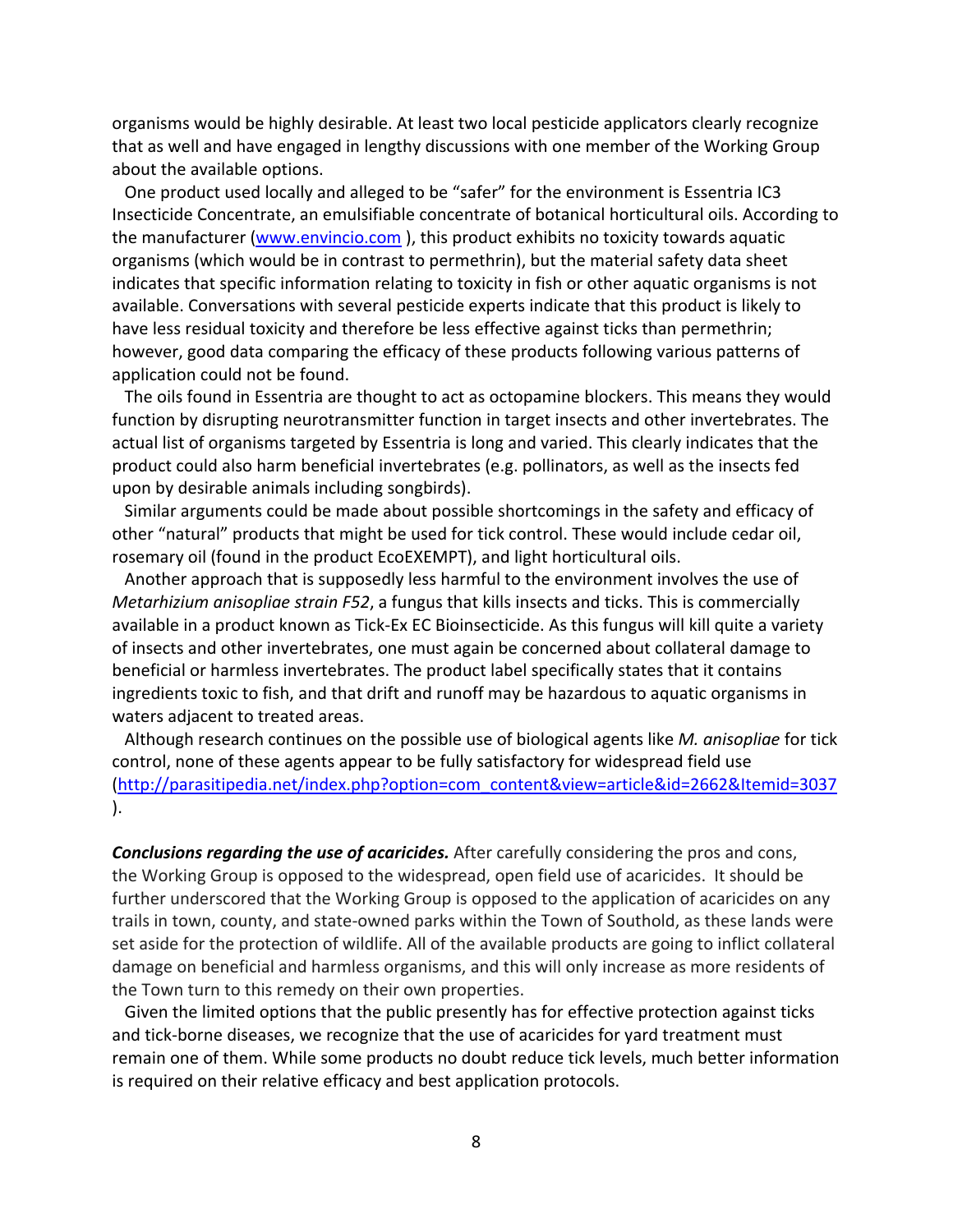### *Use of four‐poster feeding stations to detick deer.*

*What is a four‐poster?* The four‐poster is a feeding station designed to reduce the number of ticks utilizing white-tailed deer as hosts. As the deer feed on corn dispensed from a central storage bin into two troughs, tickicide‐treated paint rollers at each corner of the device brush against the animals' necks, heads and ears, where many (but not all) adult ticks have attached. Repeated application of the tickicide will kill ticks on the deer. Four‐posters will also attract, but are not designed to treat, a variety of other tick‐bearing mammals and birds.

*The Shelter Island Experience***.** Four‐poster deer deticking stations have been deployed on Shelter Island since 2008. During 2008‐2010, this was done for a scientific study conducted by Cornell University and Cornell Cooperative Extension (Curtis et al, 2011) and involved the deployment of 60 devices (20 on the Mashomack Preserve and 40 on the remainder of Shelter Island). Thereafter, deployment continued, but in reduced numbers because of budgetary constraints. The actual numbers were as follows: 2011 (15 devices), 2012 (19), 2013 (21) 2014 (38), and 2015 (37, with 6 of those on the Mashomack Preserve and 31 on the remainder of the island). Detailed information on Shelter Island's program has been obtained through extensive discussions with members of the Island's Deer and Tick Committee (Michael Scheibel, Scott Campbell, and Marc Wein), as well as investigators who conducted the Cornell study (Paul Curtis and Daniel Gilrein).

 The deployment density for four‐posters originally recommended was 1 device/40‐50 acres. During the Cornell study, the deployment was 1 device/100 acres on both the Mashomack Preserve and the remainder of the island. During 2015, 6 devices were deployed on Mashomack (= 1 device/333 acres) and 31 on the remainder of the island (= 1 device/129 acres). Shelter Island authorities recognize that during 2015 four posters were clearly being under‐deployed because of cost considerations.

 In a carefully conducted, 5 year study on Cape Cod, Martha's Vineyard, and Nantucket, which also have very serious tick and Lyme disease problems, the deployment of four‐posters at a density of 1/150 acres was found to be inadequate. Black‐legged tick levels in treatment areas were reduced only by an average of 8.4% compared to control sites (Grear et al, 2014).

*Efficacy of four‐posters in reducing tick levels on Shelter Island.* The effects of four‐poster deployment on Shelter Island were assessed by doing 30 30‐second sweeps (= a total sweep time of 15 minutes) with a one square meter flag (i.e., cloth on a pole) at study sites (i.e., within 300 yards of four‐poster feeding stations). During the Cornell study, the average total count of lone star tick nymphs at treatment sites decreased from 440 in 2008, to 158 in 2009, to 18 in 2010. Decreases in tick populations were also noted during this period at untreated, control sites in North Haven on the South Fork, but these were less pronounced than on Shelter Island. From 2011 to 2015, average lone star nymph counts determined in a similar way on Shelter Island varied between 84 and 31.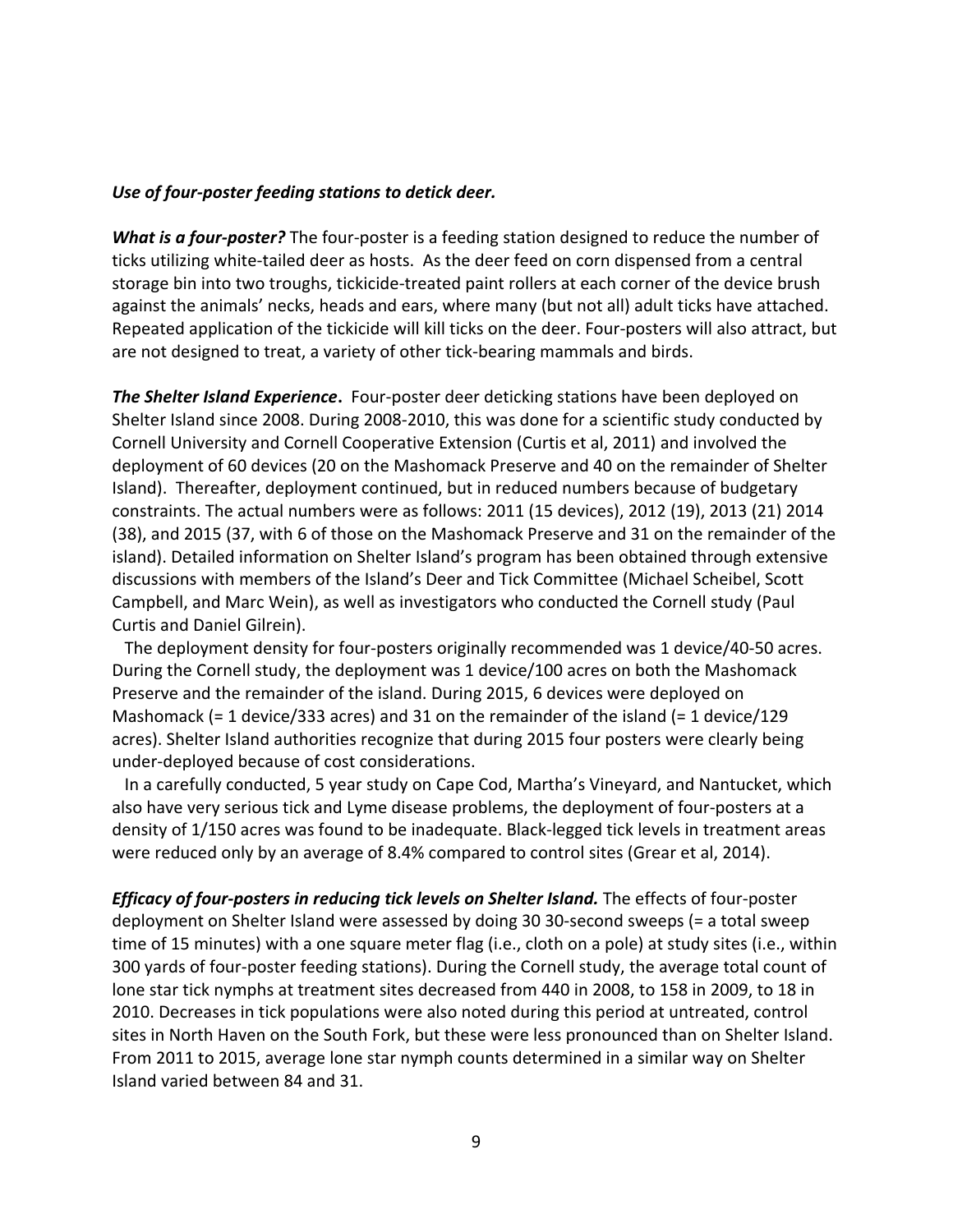Unfortunately, the precise methods used to make these counts in recent years have never been specified, no counts were made at appropriate control sites, and no results have been published in a peer‐reviewed scientific journal. It has been noted elsewhere (Daniels et al, 2009) that tick abundance is subject to annual fluctuations, and accurate evaluations of treatment efficacy at a particular site will rely upon comparisons with untreated control sites. These Shelter Island results are inadequate grounds for replicating an expensive tick control program in the Town of Southold that may have a variety of undesirable consequences (see below).

While the use of four-posters clearly reduced tick levels on Shelter Island, several important points deserve to be emphasized: 1) substantial numbers of ticks continued to be picked up when tick sweeps were done at treatment sites; 2) tick sweeps were only done within 300 yards of four‐posters, and the effects beyond those limits are unknown; 3) it is unclear what effect four-poster deployment has had upon the incidence of tick-borne illnesses in humans living on or visiting the island and 4) the program is commonly proclaimed to be a success (particularly by non‐scientists) since completion of the Cornell study, but without adequate documentation. One must be skeptical about the supposed efficacy of four‐posters on Shelter Island after cessation of the Cornell study, because everyone knowledgeable about these devices agrees they have been under‐deployed.

*Cost of four‐poster deployment.* According to Shelter Island authorities, it has recently cost about \$ 2750/device/year for maintenance and supplies. It is not clear, however, that this includes all hidden costs (e.g., permitting and siting the devices), or the salaries of all participating personnel.

 Estimated costs for a four‐poster program planned for the Town of East Hampton are considerably higher. They would include \$ 700‐1000 to buy each device, about \$ 4000/four‐poster/year for supplies, plus the cost of three employees to run the program (http://www.27east.com/news/article.cfm/General‐Interest‐EH/97433/Four‐Poster‐Tick‐ Management‐Program‐May‐Come‐to‐East‐Hampton‐Town). It deserves to be noted that the expectations for this program seem wildly optimistic, as it would involve the deployment of 8 feeding stations in a small part of a town of 247,000 acres. It also envisions no deer‐induced environmental damage around the devices and ignores the possible harmful public health consequences of concentrating wildlife.

 For a town the size of Southold (approximately 32000 acres not including Fishers Island), just the annual maintenance costs for the widespread deployment of four‐posters would clearly be astronomical. In addition, one must consider that the New York State Department of Environmental Conservation has strict regulations on where four‐posters can be deployed (see below). The initial positioning and permitting of four-posters within the Town would therefore be complex and almost certainly require the hiring of additional personnel for that purpose.

*Other four‐poster studies.* There are three other four‐poster studies (conducted in Westchester, New York, Tennessee and Massachusetts) that are highly relevant to our problems in the Town of Southold. As these have been published in peer‐reviewed scientific journals, they deserve serious consideration.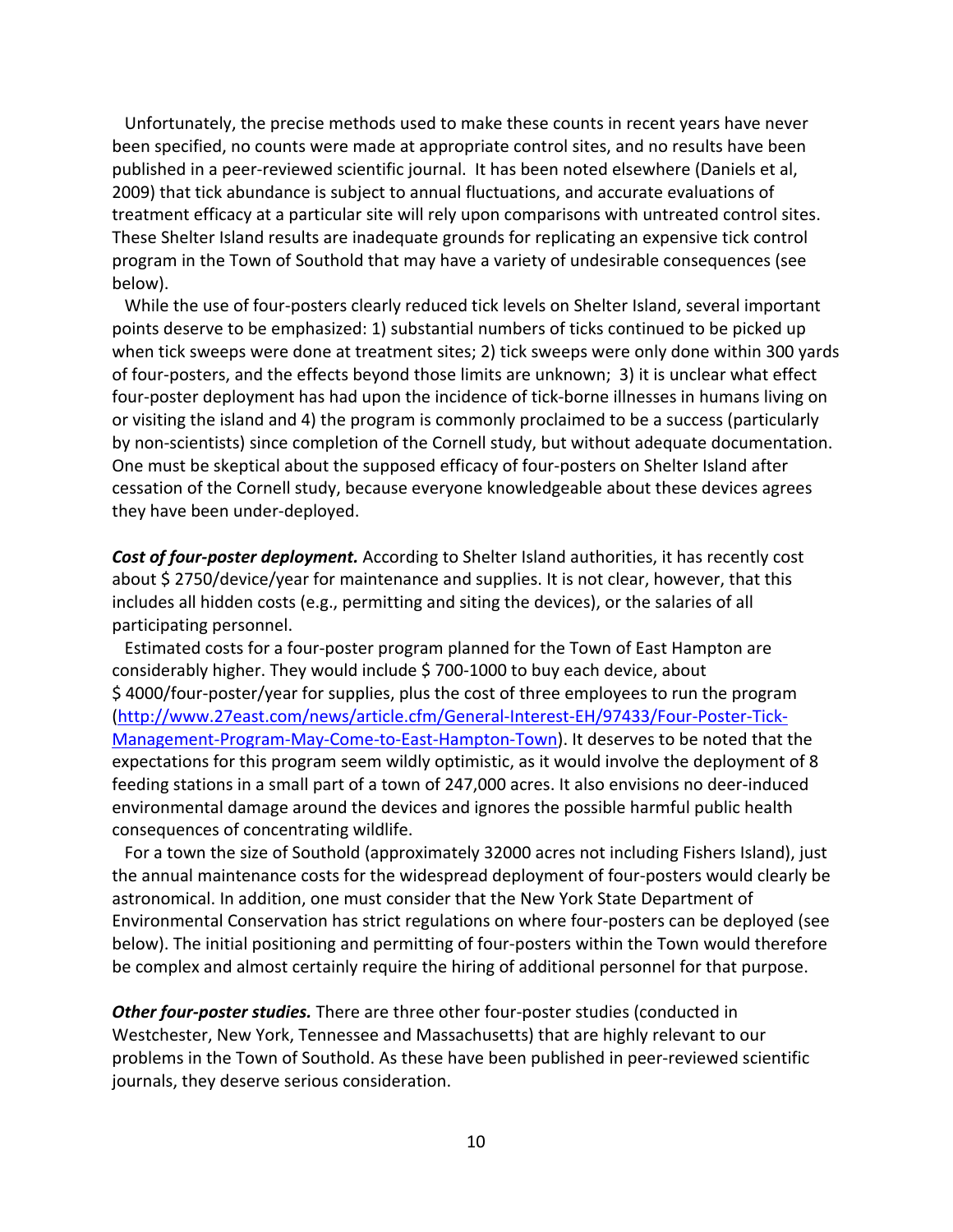The Westchester study had a treatment area (Bedford, NY) and a nearby control site (Lewisboro, NY) (Daniels et al, 2009). During the last 3 years of the study, tick control in Bedford, as measured by drag sampling for nymphal black‐legged ticks, was 63.6% in 2001, 54.8% in 2002 and 80% in 2003. Although the authors concluded that this reduced the risk of exposure to ticks, it was not determined if there was any beneficial effect upon the frequency of tick‐borne diseases in humans. Clearly, even after several years of four‐poster use – a very expensive control strategy ‐ there were significant numbers of ticks in the treated area. In part, this was probably due to the fact that only 89.6% of the deer in the study area showed evidence of using the feeders. The reduced efficacy of the four‐posters in 2002 was thought to be attributable to high acorn production the previous fall, which affected feeder visitation by the deer. On the North Fork, we have extensive oak forests which are also subject to large yearly variations in acorn production (see Abrams & Scheibel, 2013).

 Another important study was conducted in a retirement community on the Cumberland Plateau of Tennessee, where abundant wildlife supports large tick populations (Harmon et al., 2011). Several observations are noteworthy:

1) No significant reductions in lone star nymphs or adults were observed more than 300 meters from 4‐poster devices, although a reduction in lone star larvae was observed up to 400 meters from the devices (= the outer limit of sampling in the study).

2) Trail cameras recorded very frequent visitation of the four-posters by non-target wildlife, usually without those species coming into contact with the acaricide‐dispensing paint rollers. This included squirrels, raccoons, wild turkeys, crows and woodchucks – all of which also occur in the Town of Southold. The authors expressed concerns (shared by our Working Group) that baiting individuals of several different wildlife species to centralized feeding sites could lead to the spread of other zoonotic diseases (i.e., which can be passed between wildlife and humans). For example, recent studies indicate that gray squirrels (which we have in abundance) may serve as important hosts for *Ehrlichia* sp. and *Borrelia lonestari,* as well as lone star tick nymphs capable of transmitting these organisms to humans (Goessling et al, 2012). The human pathogenicity of *B. lonestari* is presently unclear. Although seldom mentioned, other bird species must also frequent 4‐poster feeding stations. There is an extensive literature documenting that birds may help to maintain and spread tick‐borne zoonotic pathogens (e.g., see: Dietrich et al, 2010; James et al, 2011).

3) The authors recognized that non‐target wildlife species attracted by four‐posters probably drop early stage ticks within treatment areas, thereby at least partially defeating the purpose of deploying these devices

4) Finally, the authors concluded that, even if the necessary number of devices was affordable, finding a sufficient number of suitable deployment sites in the community was unlikely to be feasible – because of restrictions on their use within 300 feet of residential dwellings (see below).

 A third study conducted on Cape Cod, Martha's Vineyard and Nantucket in Massachusetts determined that four‐posters were only minimally effective when deployed at sub‐optimal densities (i.e., 1/150 acres; Grear et al, 2014).

 A recent meta‐analysis of 4‐poster efficacy by tick experts (which combined the results from 7 previous studies) concluded that complete tick control by these devices may be unattainable (Brei et al, 2009). The authors stated that this may be attributable, in part, to the continued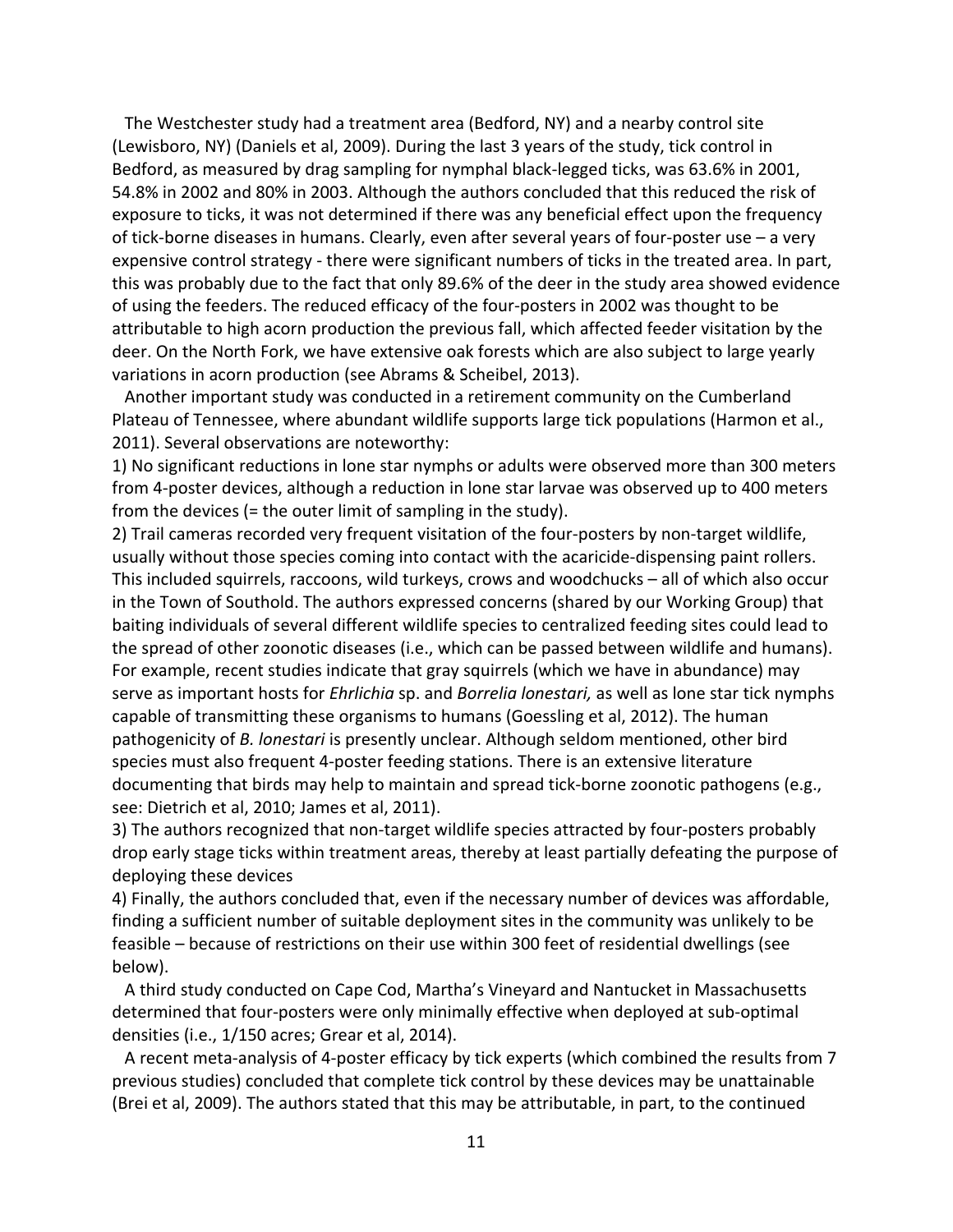importation of ticks into treatment from non-treatment areas by birds and mammals with large home ranges. Squirrels, for example, have home ranges that vary from about 1.2 – 50 acres. In addition, squirrels (particularly males) undergo a natal dispersal that can cover long distances (Koprowski, 1994).

*Possible deployment of four‐posters in part of the Town of Southold.* The Working Group is aware that the residents of some areas within the Town (e.g., a relatively isolated peninsula) might wish to assume the cost of deploying four‐posters. The extent to which this would be productive in reducing tick‐borne diseases is simply unclear. Deer do move across causeways and also have a good ability to swim. A few untreated deer moving into such an area could carry thousands female ticks, each of which is capable of producing thousands of eggs. Other species of untreated wildlife could also drop ticks that are capable of infecting humans with tick‐borne diseases.

 Studies reviewed by the Bureau of Wildlife, NYS DEC, for registration of the tickicide used on four-posters (see next section for full reference) suggested that the movement of deer into treatment areas in non‐island environments would probably be significant enough to defeat the use of these devices.

*Restrictions on four‐poster deployment.* Although the deployment of 4‐poster systems is viewed in some circles as a simple, non‐lethal (to deer) means of dealing with our tick problem, regulations of the NYS Department of Environmental Conservation actually make this quite complex. These include the following:

- 1) Because the tickicide is registered for "Restricted Use", maintenance of the devices must be done by trained personnel familiar with proper pesticide handling techniques.
- 2) Deployment of each device requires a 6NYCRR Part 189 Deer Feeding Permit issued by the NYS DEC.
- 3) The devices may not be placed within 300 feet of houses, playgrounds, apartments, or other areas where unsupervised children might be present. Special needs exceptions are only granted with the permission of the NYS DEC and require that each device be surrounded by a fence constructed according to DEC specifications.
- 4) The devices may not be used within 300 feet of a public highway to minimize collisions between vehicles and deer visiting the four‐posters.
- 5) These devices may only be used by a municipality, landowner association, or private individual/corporation that has control over at least 40 acres of deer habitat.
- 6) These devices may only be used as a single component of a larger, deer management program, approved by the NYS DEC, and aimed at reducing the overall abundance of deer within the location for which four‐poster tickicide use is requested. In order to implement this requirement, a site‐specific deer management plan would need to be developed and submitted as part of the application for the 6NYCRR Part 189 Deer Feeding Permit. The Bureau of Wildlife of the DEC would require clear evidence that the harvest/removal of deer was a key part of the overall program, including the use of four‐ poster tickicide systems.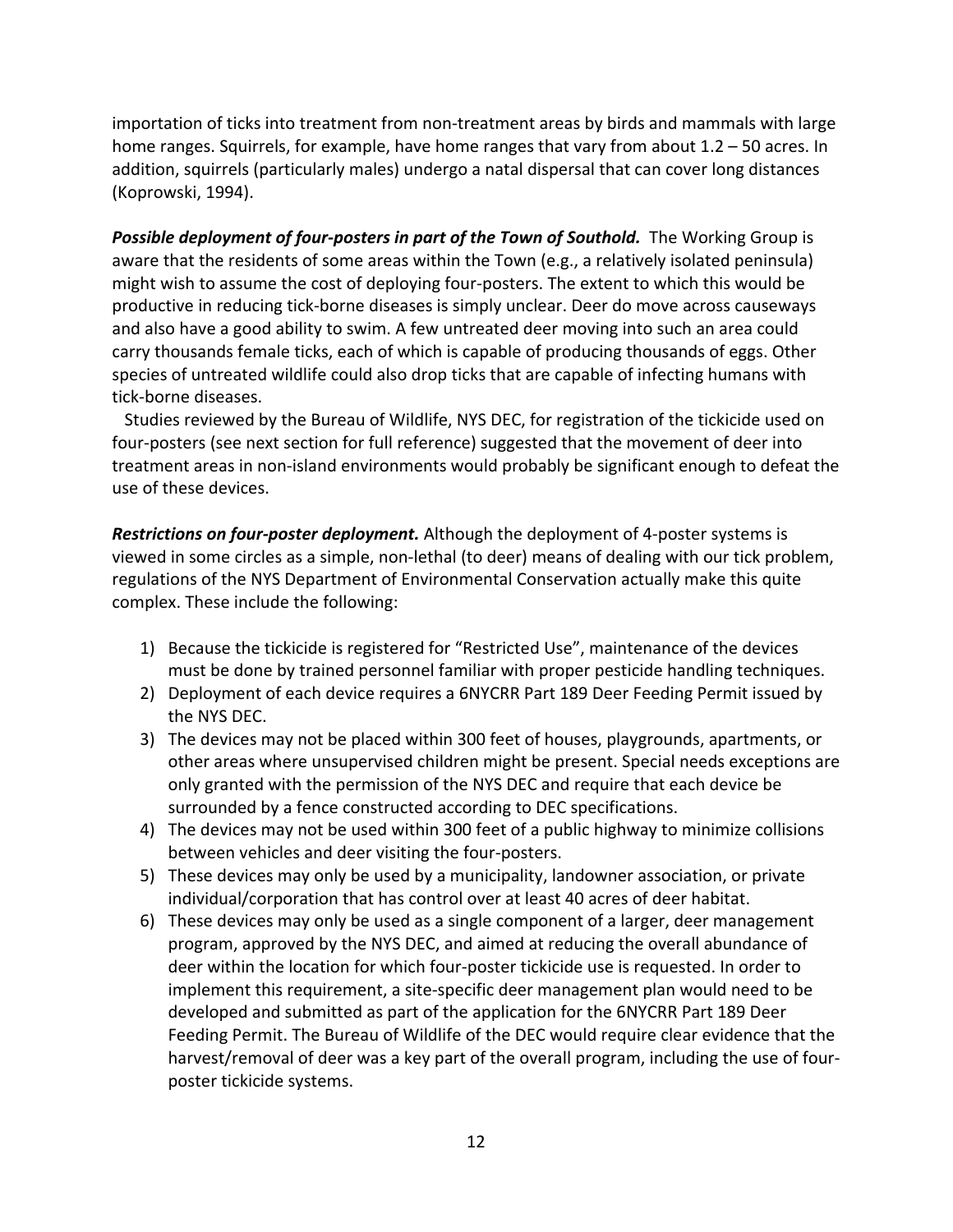This information was obtained from the NYS DEC decision letter concerning "Registration of 4‐ Poster Tickicide (EPA Reg. No. 39039‐12) as a Special Local Need Assigned SLN no. NY‐120001" and confirmed by discussions with NYS DEC Wildlife Biologist Joshua Stiller.

 Based upon these restrictions, it should be obvious that many residential parts of the Town, which currently support intolerable numbers of deer and ticks, would be unsuitable for the deployment of four‐posters.

*Environmental impact of four‐poster deployment.* The Cornell Shelter Island study suggested that the deployment of four‐poster devices did not lead to any substantial changes on natural or ornamental vegetation. As clearly recognized by the authors and the NYS DEC, however, these findings were likely due in good part to the fact that deer had been overabundant in the study areas for many years (i.e., serious vegetative damage had already been done). One Working Group member has observed that vegetative regrowth was robust inside of a fenced deer exclosure on the Mashomack Preserve, Shelter Island, but minimal on its outside. This was not even close to a four‐poster device.

 A 2013 survey of Town of Southold forest lands by a team of expert botanists, naturalists and wildlife biologists established that these lands have been widely and severely over‐browsed by deer, with a serious diminution of many previously common and desirable plant species, and an absence of any meaningful forest regeneration (Rawinski, 2013). Such severe alteration of the natural environment also has had detrimental effects upon many native animal species (i.e., to the maintenance of biological diversity in general). For example, previously common ground‐ nesting and –foraging birds have disappeared from deer‐decimated forests in the Town, while they still occur on deer‐free Plum Island.

 Given the current dire state of our town forest lands, the Working Group is of the opinion that it would be foolish to deploy four‐posters in such areas. These devices are known to concentrate the deer, and their repeated visitation will simply ensure continued over‐browsing of the surrounding lands.

 Our views in this regard are strongly supported by the official position of the U.S. National Park Service (NPS). The NPS continues to reject the use of four-posters on federal lands because these devices provide a regular, introduced food source for deer. This contradicts NPS efforts to lower the abundance of deer in severely impacted areas (e.g., the Fire Island National Seashore). The NPS has noted that four‐posters have the potential to impact vegetation, unique vegetation communities, special‐status plant species, the deer population itself, other wildlife and wildlife habitat, adjacent landowners, and public health and safety (see pp 116‐117 in *Fire Island National Seashore. Final White‐tailed Deer Management Plan and Environmental Impact Statement* (2015)*.*

*Possible four‐poster deployment on farm lands.* Much of the Town of Southold is currently devoted to agricultural use. As our excessive deer population does substantial damage to crops and orchards, it should be no surprise that the Long Island Farm Bureau is opposed to the deployment of four‐posters on farm lands. Furthermore, there is great concern in the agricultural sector about the FDA's new Food Safety Modernization Act. This makes it incumbent upon all but the smallest farms and orchards to prevent contamination of their produce with animal excrement. It has already been documented that deer droppings can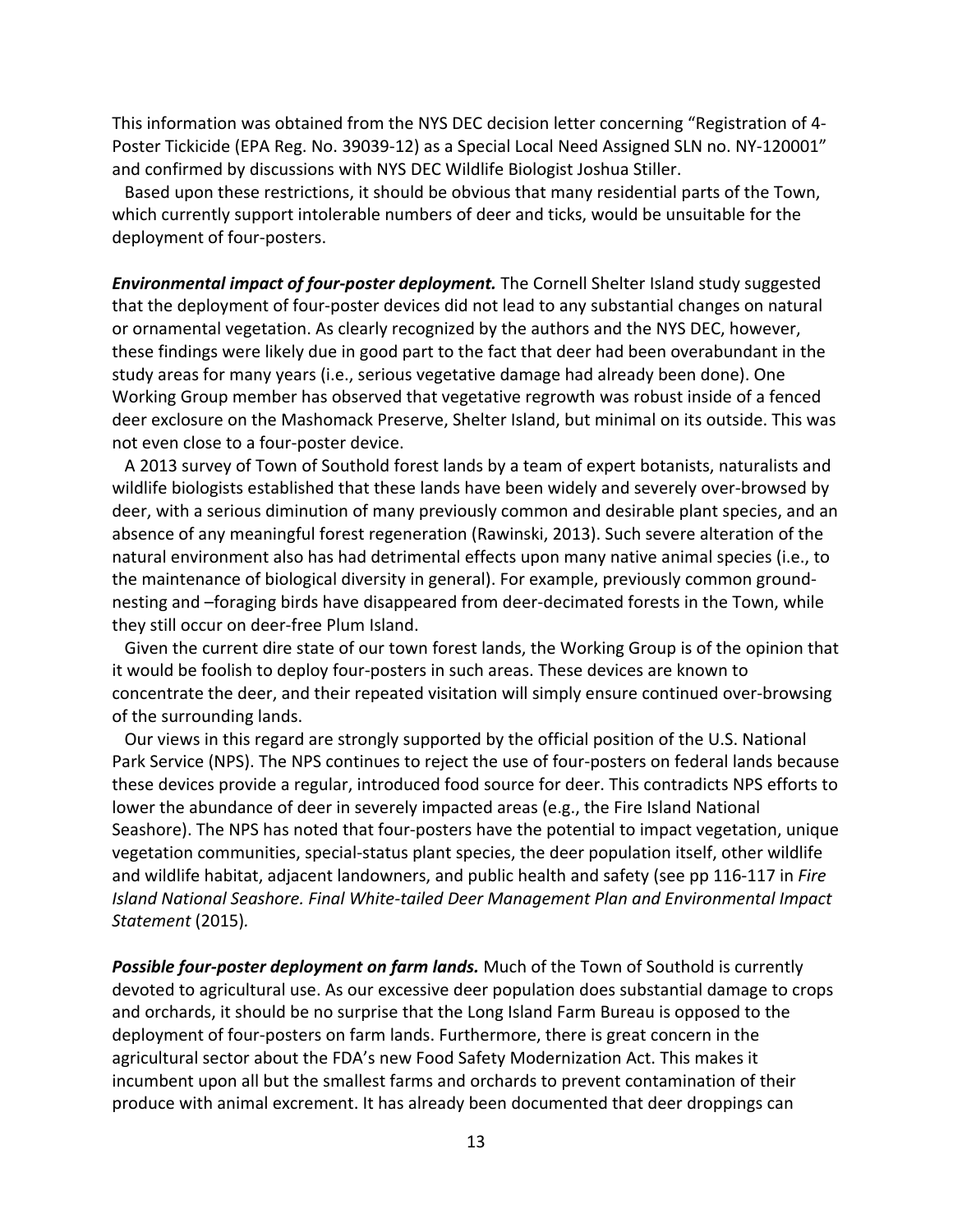contaminate fruits and vegetables with pathogenic *Escherichia coli,* resulting in serious infections and sometimes death in humans (Besser at al, 1993; http://www.cdc.gov/mmwr/preview/mmwrhtml/00045558.htm;

cid.oxfordjournals.org/content/57/8/1129.long). A similar, local outbreak could have devastating economic consequences for our agricultural community.

*Conclusions: possible four‐poster deployment sites in the Town of Southold.* Given that most land in the Town is devoted to residential or agricultural use, with much of the remainder being parkland that needs to be protected and preserved, the Tick Working Group has great difficulty in identifying how four‐posters could be effectively deployed at the recommended density. At a minimum, this would be no less than 1 device/100 acres, although the four‐poster tickicide label recommends an initial deployment of no less than 1 device/40 acres. At a much lower deployment density, too few of our deer would be treated to significantly reduce tick levels. Finally, it remains to be determined that proper deployment of these expensive devices actually reduces tick‐borne disease infections in humans.

 As one of the principal investigators on the Cornell Shelter Island study indicated "It is very important to have the appropriate density of 4‐poster devices to reach a high percentage of deer…or it is better not to use them at all and create the false hope of successful tick control" (pers. comm., Dr. Paul D. Curtis, Department of Natural Resources, Cornell University). Similarly, Dr. Samuel R. Telford III (Professor of Infectious Diseases and Global Health, Tufts University) – a widely‐respected tick‐borne disease expert ‐ has noted (pers. comm.) the following about four‐posters: "As with any other pesticide treatment, the product must be applied as recommended. If it is not, there should be no expectation of efficacy."

*Public health hazards of four‐posters.* The Bureau of Wildlife of the NYS DEC opposed approval of four‐poster deployment because, by concentrating wildlife, this increases the possibility of disease transmission between animals and different species (including humans). Among the species known or likely to visit these devices are deer, raccoons, squirrels, wild turkeys, woodchucks, mice, rats and crows.

 Major concerns were expressed by the DEC over chronic wasting disease in deer (which exhibits similarities to mad cow disease) and rabies in raccoons. Chronic wasting disease has never been detected on Long Island, but raccoon rabies has been (http://www.news.cornell.edu/stories/2011/02/cornell‐helps‐get‐long‐island‐raccoons‐rabies‐ free ). There are a variety of other zoonotic diseases of serious concern, however, that generally receive no attention by those advocating the deployment of four‐posters:

*1) Raccoon roundworm.* Raccoons are commonly infected by a roundworm that can be highly pathogenic in humans and dogs (Sorvillo et al, 2002; Roussere et al, 2003; see https://www.cdph.ca.gov/HealthInfo/discond/Documents/RaccoonRoundworms.pdf.). As eggs of the worms shed in raccoon feces are potentially highly infectious, our Centers for Disease Control and Prevention actually devote a web page to the safe cleanup of raccoon latrines (www.cdc.gov/parasites/baylisascaris/resources/raccoonLatrines.pdf ). Among other concerns, the eggs can be readily aerosolized and inhaled; for protection in confined spaces, use of a N95 particulate respirator is recommended. For this reason,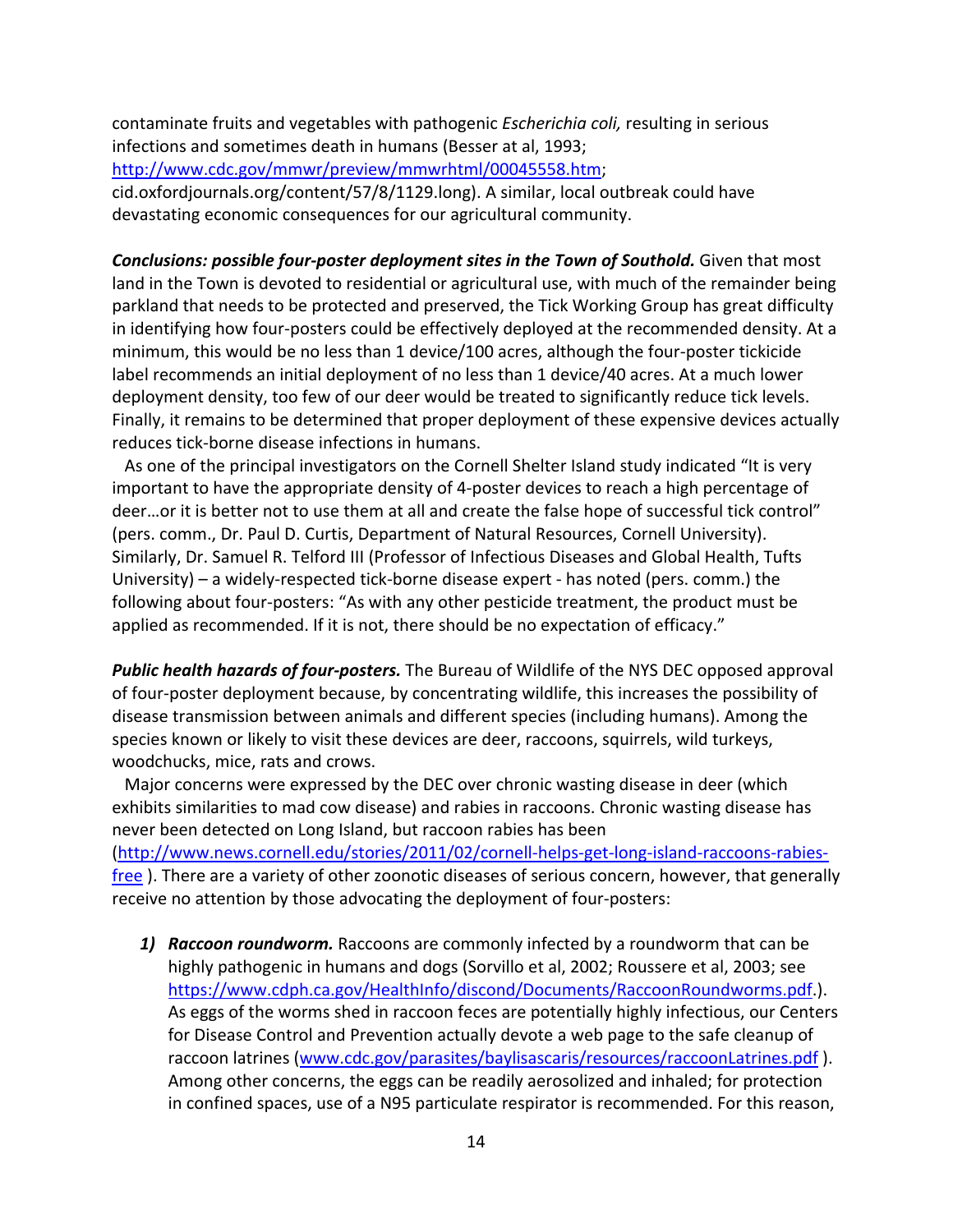it seems most unwise to concentrate raccoons anywhere close to areas frequented by humans and particularly children. Raccoons were the third most frequent visitors to four‐posters (after deer and squirrels) in the Tennessee study (Harmon et al, 2011). Furthermore, roundworm eggs in dry raccoon feces (frequently deposited at the base of trees) could presumably be aerosolized by common landscaper equipment, such as rotary mowers, leaf blowers and weed wackers. Raccoons also carry a variety of other zoonotic diseases (www.dem.ri.gov/programs/bnatres/agricult/pdf/raccoons.pdf ).

- *2) Leptospirosis.* This is a bacterial spirochete that can be highly pathogenic (sometimes causing severe or fatal infections) in humans and dogs. Rats, mice and moles are primary hosts, while dogs, deer, raccoons, opossums and skunks can carry and transmit the disease as secondary hosts. It is usually transmitted in the urine of infected animals, which can contaminate food, soil or water. Effective rodent control is a particularly important preventive measure (which emphasizes the importance of points made in #3 and 4 below). Again, concentration of wildlife anywhere close to areas frequented by humans, especially children, seems unwise.
- *3) Hantavirus.* Hantavirus is a highly pathogenic virus known to be present on Long Island, with a major local reservoir host thought to be the white-footed mouse (http://www.cdc.gov/hantavirus/rodents/index.html). The virus is spread between rodents in urine, fecal droppings and saliva. Furthermore, white‐footed mice are known to be opportunistic breeders and will proliferate in response to an increase in their food supply. The introduction and subsequent disappearance of plentiful natural food supplies due to fluctuations in rainfall , with a concomitant expansion of the deer mouse population (closely related to white‐footed mice), was responsible for the 1993 Four Corners hantavirus outbreak in the southwestern United States and the first known human cases of hantavirus in our country (see:

http://www.cdc.gov/hantavirus/hps/history.html). Shelter Island is currently introducing a phenomenal quantity of dried corn (about 320,000 pounds per year) into its ecosystem between mid‐April and mid‐December via four‐posters, and corn spillage from these devices is particularly a problem wherever squirrels are numerous. This introduction of food into the environment for just part of each year would seem to replicate one of the conditions that led to the Four Corners hantavirus outbreak. White‐ footed mice are already common in our area. Indeed, one member of the Working Group has had recurring problems with their invasion of buildings on his property. As noted by the Vermont Department of Health, rodent control in and around the home remains the primary strategy for preventing hantavirus infection (http://healthvermont.gov/prevent/hanta/hantavirus.aspx ).

*4) Rat pathogens transmissible to humans.* The deployment of four‐posters relatively close to population centers on the North Fork may well promote the development of rat problems. In the experience of one Working Group member, rats were attracted by food provided for chickens in a farm setting and for songbirds by a bird feeder in a suburban neighborhood. Shelter Island had to discontinue the use of one of its four‐posters when rats appeared there. Rats are known to carry a broad variety of diseases transmissible to humans including leptospirosis (doi: 10.1128/mBio.01933‐14 14 October 2014) and can also be very harmful to beneficial wildlife (http://wdfw.wa.gov/living/rats.html).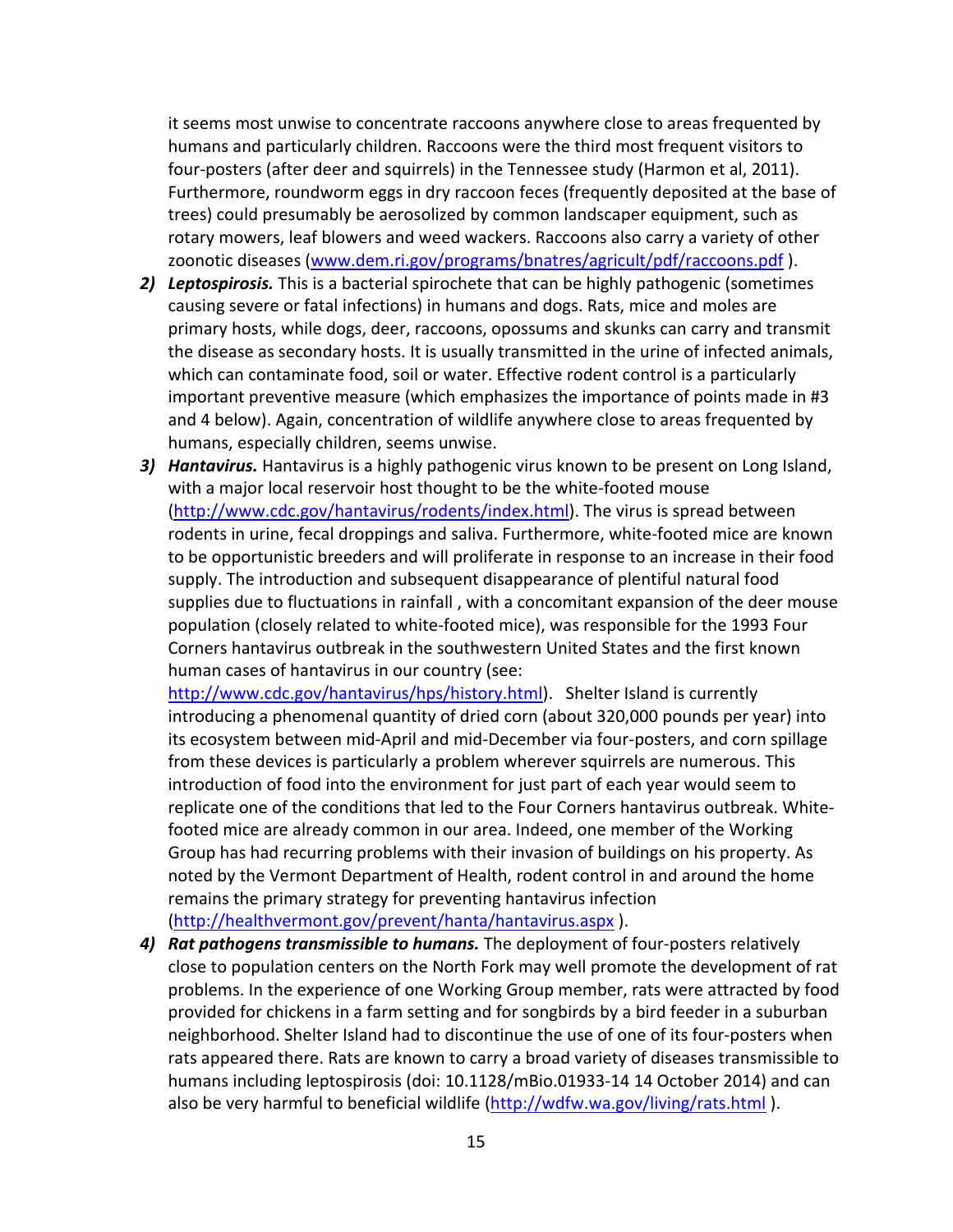Furthermore, rats can be problematic to eliminate (http://www.livescience.com/421‐ world-elusive-rat-dead-18-week-chase.html; http://wdfw.wa.gov/living/rats.html), particularly when they do not have to go to traps for food or poisoned bait. This would presumably be the case, if large quantities of dried corn are being made available via four‐posters in their environment. It is not clear that either the Town of Southold or Suffolk County would be prepared to deal with challenging rat problems in multiple locations.

- *5) Borrelia miyamotoi in wild turkeys.* A recent study found that wild turkeys tested in Tennessee exhibited a high incidence of infection (58%) by *Borrelia miyamotoi* (http://www.bioone.org/doi/full/10.1603/ME10075), a serious tick‐borne disease that is now being contracted with increasing frequency by humans in the Northeast (http://www.nejm.org/doi/full/10.1056/NEJMc1215469; http://www.medscape.com/viewarticle/846337 ). How the concentration of wild turkeys at four‐poster feeding stations may affect the spread of this disease in our area is unknown and probably not being studied.
- *6) Powassan virus.* Powassan is a serious tick‐borne virus that exists as two types. Several small to medium‐sized woodland mammals (e.g., woodchucks, squirrels, and white‐ footed mice) can serve as reservoir hosts, and 6 tick species are known to be capable of serving as vectors for the virus (i.e., capable of transmitting it between small mammals or to humans). Black‐legged ticks (*Ixodes scapularis*), which can transmit the virus and often bite humans, are a particular concern. Although human infections are rare, they are dangerous. The virus infects the central nervous system, has a significant mortality rate (about 10%), and can leave survivors with long-term neurological problems. Again, it is unclear if concentrating wildlife at four‐poster feeding stations may promote the spread of this virus between species.
- *7) Possible generation of acaricide resistance.* The use of four‐posters to detick deer is a strategy with no "finish line"; i.e. these devices would presumably have to be deployed indefinitely, until some better solution is put into practice. This raises the possibility that long-term treatment of the deer with four-posters may result in the development of resistance in our black‐legged and lone star tick populations to the permethrin acaricide/pesticide. There is good reason for such concern: First, in many parts of the world cattle ticks have developed resistance to multiple acaricides, including synthetic pyrethroids like permethrin (Kearney, 2013; Abbas et al, 2014). Second, the deer provide an essential reproductive host for these ticks. The vast majority of female black‐ legged and lone star ticks can only become fully engorged and reproductively mature while attached to deer. Thus, treating the deer for much of the year with permethrin would probably select for the survival of adult ticks with permethrin resistance. Few (if any) adult ticks could avoid permethrin exposure and survive to maturity on smaller mammals. Finally, our tick populations are also being exposed increasingly to permethrin applied directly to properties by homeowners. The development of resistance to pyrethroid‐containing pesticides in both mosquitoes and lice is recognized as a problem of growing importance (WHO Global Malaria Program, 2012; Clark et al, 2015).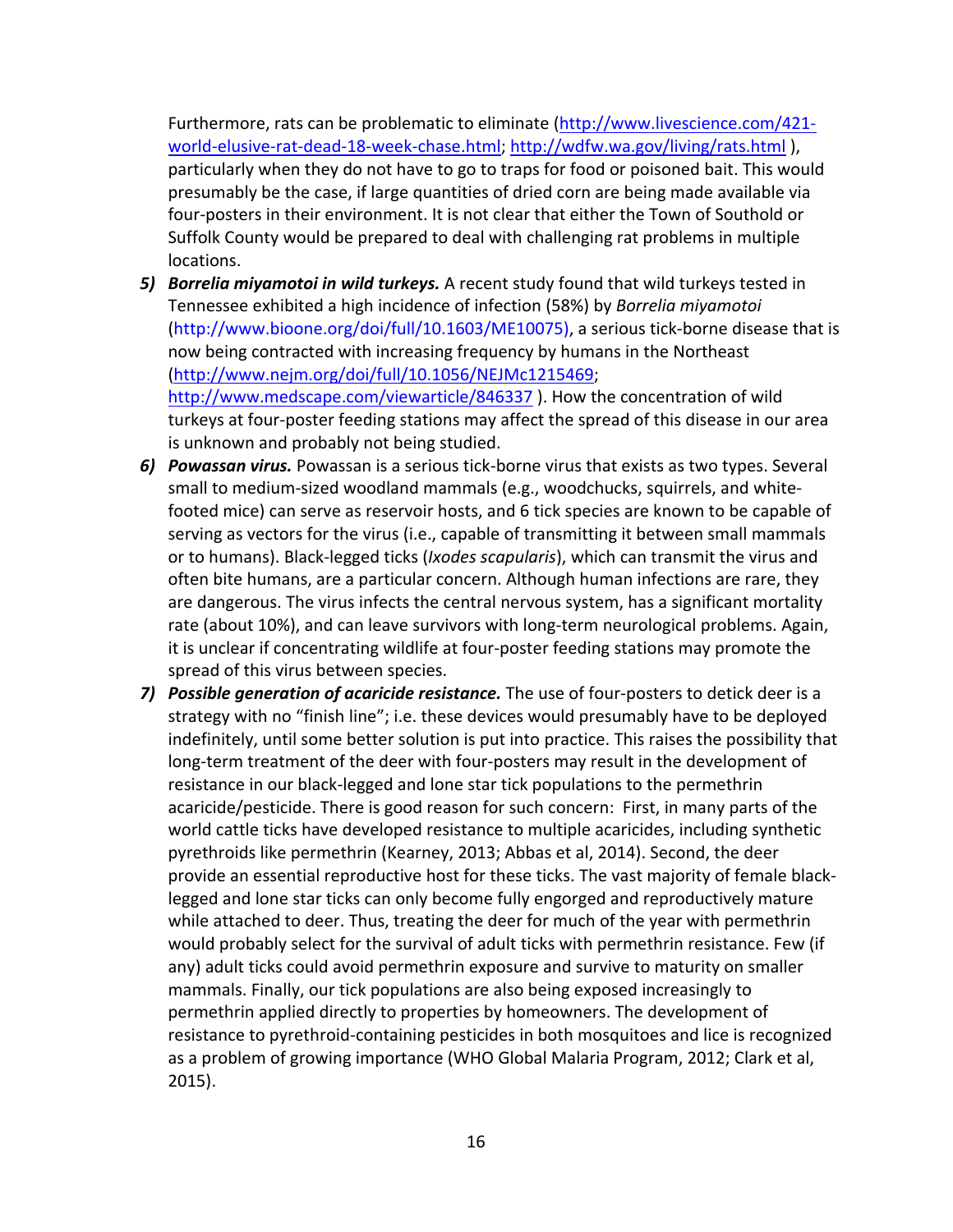Given the possibility of an increase of transmissible diseases as a result of the installation of four posters, there would be potential liability on the part of the Town if illness or injury could be attributed to their presence nearby.

*New research initiatives on controlling ticks and tick‐borne diseases.* While progress is being made to develop new vaccines directed against ticks and tick‐borne diseases, this research is unlikely to provide completely satisfactory solutions in the short run. Injectable vaccines for humans are likely to be limited to only one or two diseases, while we face the risk of contracting many. A new and potentially improved Lyme disease vaccine has completed safety trials; however, when (if ever) it might be marketed remains uncertain (Moyer, 2015).

 Another vaccine designed to immunize deer mice and white‐footed mice against *B. burgdorferi* (the organism responsible for Lyme disease) is currently being tested (Moyer, 2015; pers. comm., Dr. Scott C. Williams, Connecticut Agricultural Experiment Station). This can be administered orally via bait – a great advantage; however, all possible reservoir hosts for the disease may not accept the bait. For example, shrews (which we have in abundance in forested areas of the Town of Southold) are reservoir competent hosts for *B. burgdorferi* (Committee on Lyme Disease and Other Tick‐borne Diseases: The State of the Science, 2011; www.cfsph.iastate.edu/Factsheets/pdfs/**lyme**\_disease.pdf ), but presumably would not go to baits intended for mice.

 Lyme disease and white‐footed mice are by no means our only serious concerns. The deer themselves are thought to be the major reservoir host for *Ehrlichia chaffeensis* (a cause of ehrlichiosis in humans). In the case of *Babesia microti* (the organism responsible for babesiosis), shrews, chipmunks and raccoons can function as competent reservoir hosts in addition to white‐footed mice. Finally, many species of wild animals have shown evidence of being infected with *Anaplasma phagocytophilum* (which is responsible for anaplasmosis). Various wild rodents and deer are thought to act as major reservoir hosts for *A. phagocytophilum* in North America (Paddock & Childs 2003; Hersh et al, 2012; www.cfsph.iastate.edu/Factsheets/pdfs/**ehrlichiosis**.pdf *).*

 Promising work is being pursued in Europe to develop oral bait vaccines that are intended to prevent tick feeding, rather than to immunize reservoir hosts against disease organisms (Sprong et al, 2014). This is conceptually very appealing, because it offers the hope of reducing the tick vectors of more than one disease on small mammals. Ideally, it might be most productive if such a vaccine could be administered orally to deer; however, ruminants (like deer) have thus far proven difficult to immunize via an oral route (pers. comm., Dr. Samuel R. Telford III). It is far too expensive to capture deer in order to administer vaccines by injection. An anti‐tick vaccine that could be administered by darting might be more useful, but the problem of distinguishing vaccinated vs unvaccinated animals would remain.

 An important new study has deciphered the genome of the black‐legged tick (*I. scapularis*) (Gulia‐Nuss et al 2016). This provides insights into many unique aspects of the ticks' genome that makes them such effective and dangerous disease vectors. Importantly, it also suggests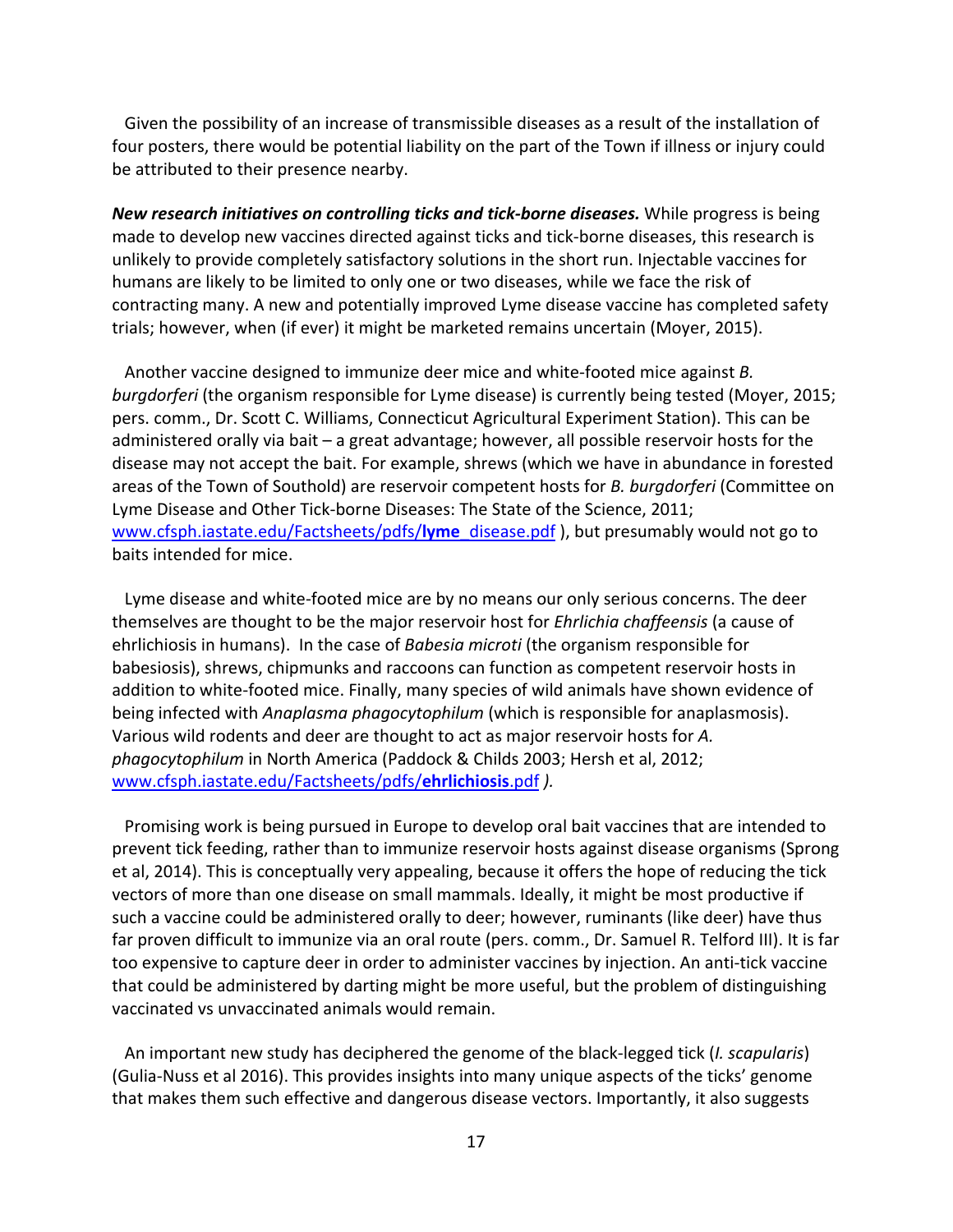promising targets for the development of novel tick‐control measures, e.g. more effective or selective vaccines and acaricides.

*Wildlife management and tick populations.* Because of their essential role as reproductive hosts for black-legged and lone star ticks, deer are a central element in our current health crisis involving tick‐borne diseases on eastern Long Island. Although a variety of small mammals (e.g., mice, voles, shrews, moles, squirrels, raccoons and opossums) have long been common in our area, it was only when the deer population began to explode about 25 years ago that these tick species and the diseases they transmit started to assume major importance. If the deer population could be brought back to a more normal level, this would presumably serve to lessen multiple problems – our high frequency of tick‐borne diseases, deer‐vehicular collisions, unsustainable damage to our natural environment, and serious economic losses for our important agricultural sector.

It is clear from a carefully-conducted, 13 year study in the Mumford Cove area of Groton, Connecticut that reduction of an excessive deer population to about 13 animals per square mile resulted in a 76% reduction in tick abundance and an 80% reduction in resident‐reported cases of Lyme disease in the community from before to after a hunt was initiated. (Kirkpatrick et al, 2014).

 We have failed to make similar progress in the Town of Southold for three principle reasons: 1) New York State has been very slow to recognize that our deer‐related problems are extremely serious and liberalize accordingly the regulations governing the recreational harvesting of deer; 2) recreational hunting alone is now probably incapable of solving deer over‐population problems of our magnitude; and 3) recreational hunting must be used in conjunction with professional deer harvesting and/or carefully‐trained recreational hunters working under nuisance permits to reduce such populations (Boulanger et al, 2014).

 To the credit of Southold's deer management program, our annual harvests have increased more than those of any other Suffolk County towns in recent years (see: http://www.dec.ny.gov/outdoor/42232.html). Using conservative estimates of deer population size in the Town (2500‐3000 animals), however, our recreational hunters have only harvested about 19 – 23% of the herd (bucks and does) in each of the past two years. In southern New York about 30‐40% of the adult does must be taken each year to keep deer numbers stable and even more to reduce the population size (http://www.dec.ny.gov/animals/7211.html; https://www.aphis.usda.gov/wildlife\_damage/downloads/nepa/2014%20East%20End%20Deer %20Damage%20Management%20Report.pdf.

 Our experience in recent years indicates that current management efforts are not going to solve our deer‐related problems. Resolution of these problems will also probably require use of the following strategies:

1) *Legalization of cross‐bows.* The use of crossbows by recreational hunters has now been legalized in upstate New York, but is still prohibited in Nassau and Suffolk Counties. This prohibition needs to be removed, as crossbows have long been legalized in the State of Connecticut and have an excellent safety record. Crossbows are more accurate than standard bows. Furthermore, crossbows are easier than standard bows for younger and older hunters to use.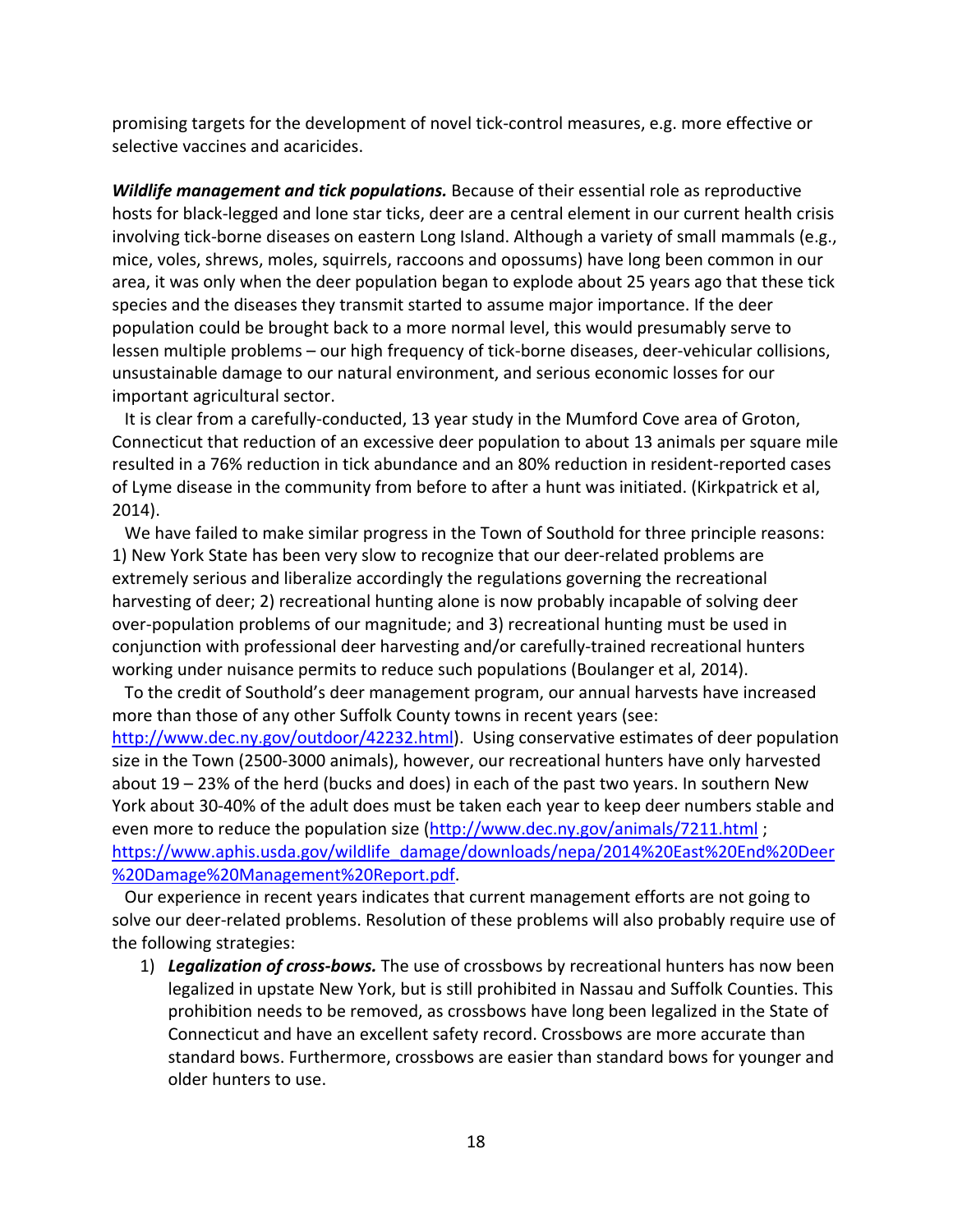- 2) *Expansion of private lands open to deer hunting.* Steps need to be taken to increase the amount of private land open to deer hunting. This will require that we expand our efforts to educate the public on the many serious problems created by an excessive deer population and that such hunting can be carried out safely. Recent experience in upstate New York indicates that this will be challenging to accomplish (see: http://www.ithaca.com/news/deer-control-dec-plan-is-not-reducing-numbersyet/article\_260b1828-8284-11e5-80a8-db6db9164211.html) and likely to be only one component of a more productive deer management plan for the Town of Southold.
- 3) *Humane professional deer harvesting.* This can take several forms e.g. a) the use of skilled professional sharpshooters, and b) the trapping or chemical immobilization of deer by darting, followed by humane euthanasia with drugs or captive bolt pistols. As these methods subject the deer to minimal stress and no pain, complaints by opponents that they are "inhumane" are simply untrue. The protection of human health and safety from tick‐borne diseases and deer‐vehicular collisions should take precedence over such concerns. For those in the recreational hunting community who object to the employment of professionals, this approach should be targeted at large concentrations of deer or those frequenting residential areas, where recreational hunting might be difficult. It is also unlikely that 2 ‐3 nights per year of hunting in an area by professional sharpshooters will suffice. The Tick Working Group is aware of a Long Island community where professional sharpshooters have been highly productive, but this involved several hunters working for 2 – 3 weeks per year at a total annual cost of about \$100,000. Any such use of professionals is likely to be cost effective only with our most serious concentrations of deer. Once these are reduced, this approach simply becomes too expensive for the number of deer likely to be harvested. In the longer run, we must rely upon our recreational hunting community to keep our deer herd at a tolerable level.
- **4)** *Enhanced recreational hunting under nuisance permits.* Recent experience in upstate New York indicates that this is a new direction we should also try. Under the guidance of experts from Cornell University, the Village of Trumansburg has successfully used skilled recreational hunters, trained in the intelligent use of baiting (which avoids educating the deer to stay away from the bait), hunting in the evening (5:00 – 11:00 PM) with the assistance of artificial illumination, and operating for many months under nuisance permits to reduce an excessive deer population

(http://www.syracuse.com/outdoors/index.ssf/2015/04/trumansburg\_deer\_cull\_progra m\_using\_archers\_finishes\_with\_88\_deer\_killed.html). Also see "deer management" on the website of the Village of Trumansburg, New York. This has proved acceptable to most local residents, and a number of other upstate communities now wish to replicate the program

(http://www.syracuse.com/news/index.ssf/2015/07/fed up with too many deer cny village moves to bait and kill deer this fall.html). One of those communities (the Village of Fayetteville) has recently voted to hire professional sharpshooters from the USDA, however, and not to use volunteer archers as originally planned. Creation of a hunting program involving trained recreational hunters in the Town of Southold would require that we employ expert consultants to work with our new deer/wildlife program manager and the local hunting community. Private residents on Ram Island, Shelter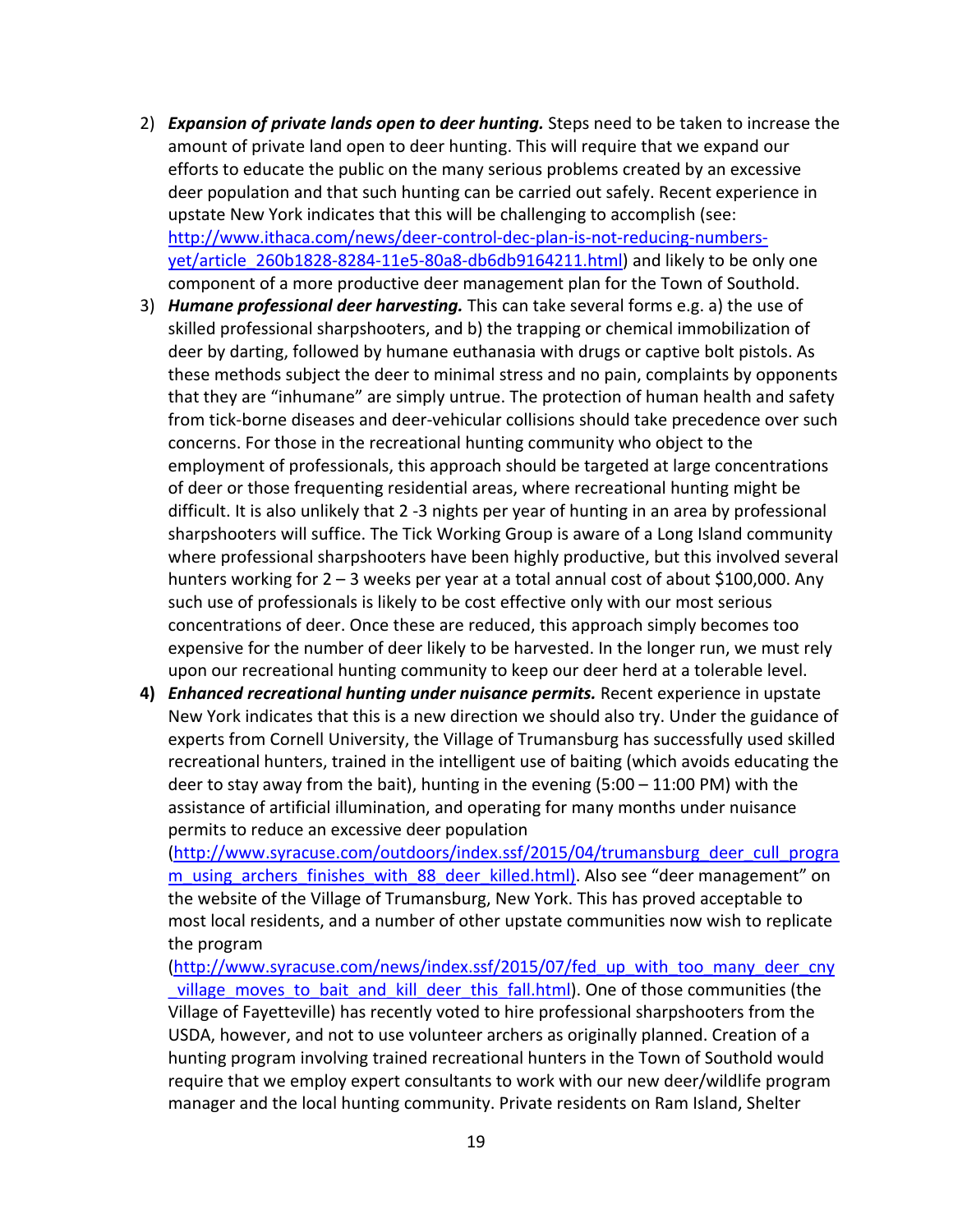Island have moved to implement an enhanced recreational hunting program this past winter under the guidance of a hired, outside consultant.

**5)** *Incentivization of recreational hunting.* It is clear that none of the steps taken by the NYS DEC in recent years to increase the recreational deer harvest on eastern Long Island have been adequate. In 2013 the Rhode Island Department of Environmental Management filed emergency regulations to reduce the overpopulation of deer on Block Island, stating that the size of the herd presented an imminent risk to health, safety, and the welfare of the island's natural resources. In the 2014‐2015 hunting season, steps were taken to pay recreational hunters a \$ 150 bounty for each deer harvested, and the program was deemed a success (http://ripr.org/post/deer‐ reduction-hunt-successful-block-island). New York State should change its conservation law, so that a similar program could be initiated on Long Island.

*Fertility control as a deer and tick management strategy.* Fertility control by means of female sterilization or contraception is not presently a New York State‐approved, stand‐alone deer management methodology. These techniques can only be used in scientific research studies that promise to add useful new knowledge (*Management Plan for White‐tailed Deer in New York State 2012‐2016*). In other words, the methodology used in a research study elsewhere in New York State could not simply be replicated in the Town of Southold. Duplication of such a study would also presumably be in violation of the Federal Animal Welfare Act of 1966.

 Even if deer fertility control was to be legalized, it would be an unworkable and unaffordable strategy for the Town of Southold. Either approach requires that the deer be captured, treated and tagged. For the most easily captured deer, this costs a minimum of about \$500/doe for the administration of a contraception and \$ 1000 for sterilization. However, the costs rise steeply from that level for the more difficult to capture females in the herd. Furthermore, the efficacy of the currently‐available contraceptive vaccines diminishes after a year or two. To maintain the animals' infertility would require their recapture and the administration of vaccine booster shots. Finally, to have any measurable effect upon deer population levels, at least 90% of the females would have to be treated within a 2‐3 year period. That is because untreated animals would continue to produce young. Given the geographic size of the Town of Southold, that target would be unattainable (*Management Plan for White‐tailed Deer in New York State 2012‐ 2016*; Boulanger et al, 2014).

 Even if a more effective and less expensive method of deer fertility control could be developed and approved for use in New York State, it would not be expected to have any beneficial effect upon tick levels for years. That is because many treated deer would be expected to live long lives.

 A review of currently available technologies for fertility control in deer – including the serious shortcomings of each approach – may be found in Appendix D of the *Fire Island National Seashore. Final White‐tailed Deer Management Plan and Environmental Impact Statement (2015).*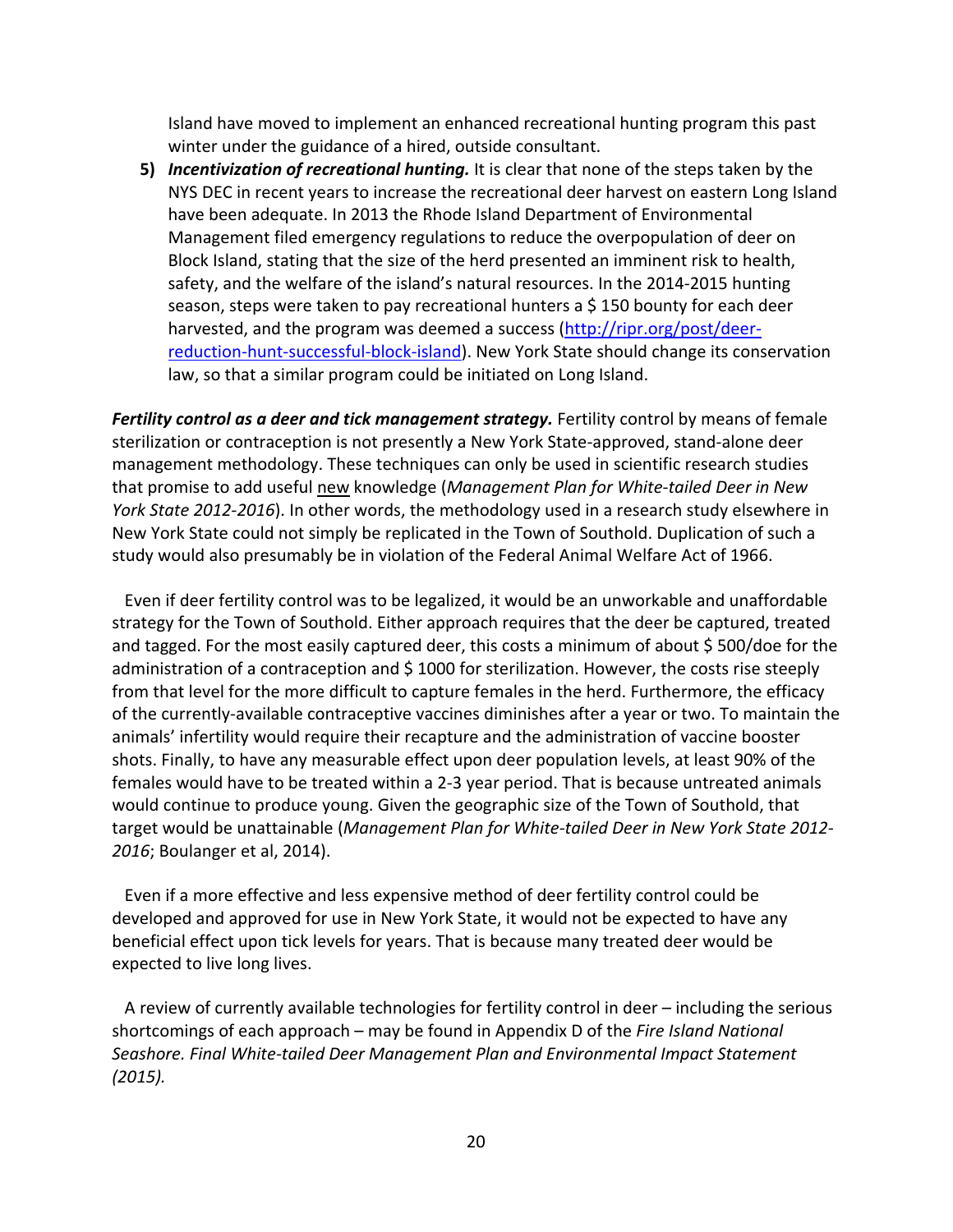*Conclusions on promising methods of deer management.*A recent study by experts who have had extensive experience in dealing with excessive deer populations (*An Integrated Approach for Managing White‐tailed Deer in Suburban Environments: The Cornell University Study*, Boulanger et al, 2014) indicates that any management effort that does not incorporate some combination of approaches # 3 and 4 with traditional recreational hunting is destined to fail. In the absence of meaningful deer control, we will continue to face unacceptable risks of contracting seriously debilitating and sometimes fatal infections with tick‐borne diseases, frequent deer‐vehicular collisions, further deterioration of our natural environment with an attendant loss of biodiversity, and continued economic losses by our important agricultural sector.

## **References**

Abbas RZ, MA Zaman, DD Colwell, J Gilleard & Z Iqbal (2014) Acaricide resistance in cattle ticks and approaches to its management: the state of play. *Vet Parasitol* 203: 6‐20.

Abrams MD & MS Scheibel (2013) A five‐year record mast production and climate in contrasting mixed‐oak‐hickory forests on the Mashomack Preserve, Long Island, New York, USA. *Natural Areas Journal* 33: 99‐104. www.personal.psu.edu/agl/Abrams%20Scheibel%20NAJ%202013.pdf

Besser RE, SM Lett, JT Weber, MP Doyle, TJ Barrett, JG Wells & PM Griffin (1993) An outbreak of diarrhea and hemolytic uremic syndrome from *Escherichia coli* O157:H7 in fresh‐pressed apple cider. *J Amer Med Assoc* 269: 2217‐2220.

Boulanger JR, PD Curtis & B Blossey (2014) An integrated approach for managing white‐tailed deer in suburban environments. Cornell University Cooperative Extension and the Northeast Wildlife Damage Research and Outreach Cooperative.

Brei B, JS Brownstein, JE George, JM Pound, JA Miller, TJ Daniels, RC Falco, KC Stafford, III, TL Schulze, TN Mather, JF Carroll & D Fish (2009) Evaluation of the United States Department of Agriculture Northeast Area‐wide Tick Control Project by meta‐analysis. *Vector‐Borne Zoonotic Dis* 9: 423‐430.

Clark JM, KS Yoon, JH Kim, SH Lee & BR Pittendrigh (2015) Utilization of the human louse genome to study insecticide resistance and innate immune response. *Pestic Biochem Physiol* 120: 125‐132.

Clark KL, B Leydet & S Hartman (2013) Lyme borreliosis in human patients in Florida and Georgia, USA. *Int J Med Sci* 10: 915‐931.

Committee on Lyme Disease and Other Tick‐borne Disease: The State of the Science (2011) *Critical Needs and Gaps in Understanding Prevention, Amelioration, and Resolution of Lyme and Other Tick‐borne Diseases: the Short‐term and Long‐term Outcomes: Workshop Report.* Institute of Medicine of the National Academies. National Academies Press, Washington, D.C.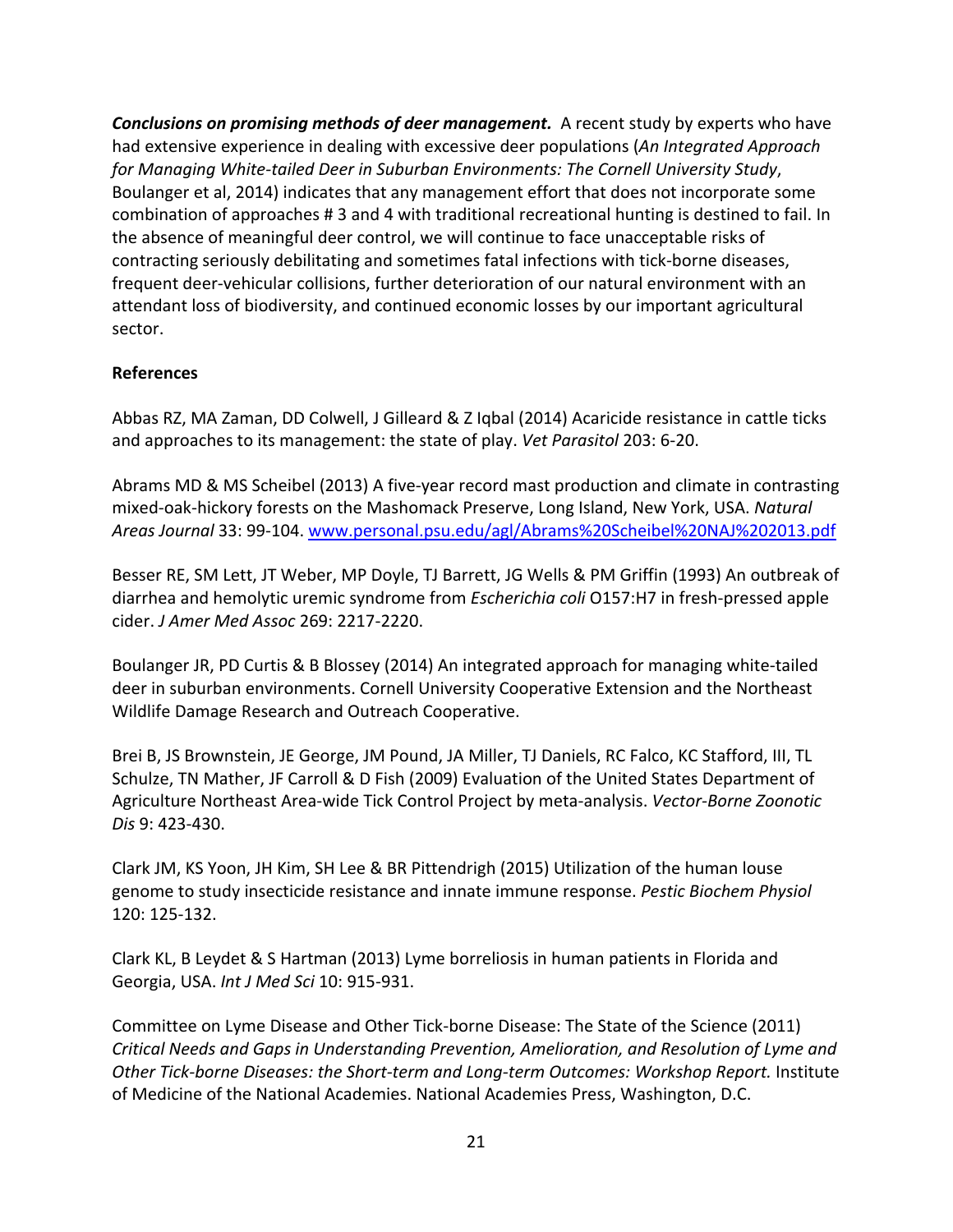Curtis PD, DO Gilrein & SM Walker (2011) Shelter Island and Fire Island 4‐poster deer and tick study. Cornell University, Ithaca, NY and Cornell Cooperative Extension of Suffolk County, Riverhead, NY.

Daniels TJ, RC Falco, EE McHugh, J Vellozzi, T Boccia, AJ DeNicola, JM Pound, JA Miller, JE George & D Fish (2009) Acaricidal treatment of white‐tailed deer to control *Ixodes scapularis* (Acari: Ixodidae) in a New York Lyme disease endemic community. *Vector‐Borne Zoonotic Dis* 9: 381‐387.

Dietrich M, E Gomez‐Diaz & KD McCoy (2010) Worldwide distribution and diversity of seabird ticks: implications for the ecology and epidemiology of tick‐borne pathogens. *Vector‐Borne Zoonotic Dis* 11: 453‐470.

*Fire Island National Seashore. Final White‐tailed Deer Management Plan and Environmental Impact Statement (2015).* Fire Island National Seashore Final Whitetailed Deer Management Plan and Environmental Impact Statement DEC 2015 ACCESSIBL E.pdf.

Goessling LS, BF Allan, RS Mandelbaum & RE Thach (2012) Development of a mitochondrial 12S rDNA analysis for distinguishing Sciuridae species with potential to transmit *Ehrlichia* and *Borrelia* species to feeding *Amblyomma americanum* (Acari: Ixodidae). *J Med Entomol* 49: 772‐ 776.

Grear JS, R Koethe, B Hoskins, R Hillger, L Dapsis & M Pongsiri (2014) The effectiveness of permethrin‐treated deer stations for control of the Lyme disease vector *Ixodes scapularis* on Cape Cod and the islands: a five‐year experiment. *Parasites & Vectors* 7: 292‐299.

Gulia‐Nuss M et al (2016) Genomic insights into the *Ixodes scapularis* tick vector of Lyme disease.

http://www.nature.com/ncomms/2016/160209/ncomms10507/full/ncomms10507.html

Hahn J, L Jesse & P Liesch (2015) *Social Wasps and Bees in the Upper Midwest*. University of Minnesota Extension. http://www.extension.umn.edu/garden/insects/find/wasp-and-beecontrol/

Harmon JR, GJ Hickling, MC Scott & CJ Jones (2011) Evaluation of 4‐poster acaricide applicators to manage tick populations associated with disease risk in a Tennessee retirement community. *J Vector Ecol* 36: 404‐410.

Hasle G (2013) Transport of ixodid ticks and tick‐borne pathogens by migratory birds. *Front Cell Infect Microbiol*, 10 September 2013 | http://dx.doi.org/10.3389/fcimb.2013.00048

Hersh MH, M Tibbetts, M Strauss, RS Ostfield & F. Keesing (2012) Reservoir competence of wildlife host species for *Babesia microti*. *Emerg Infect Dis* 18: 1951‐1957.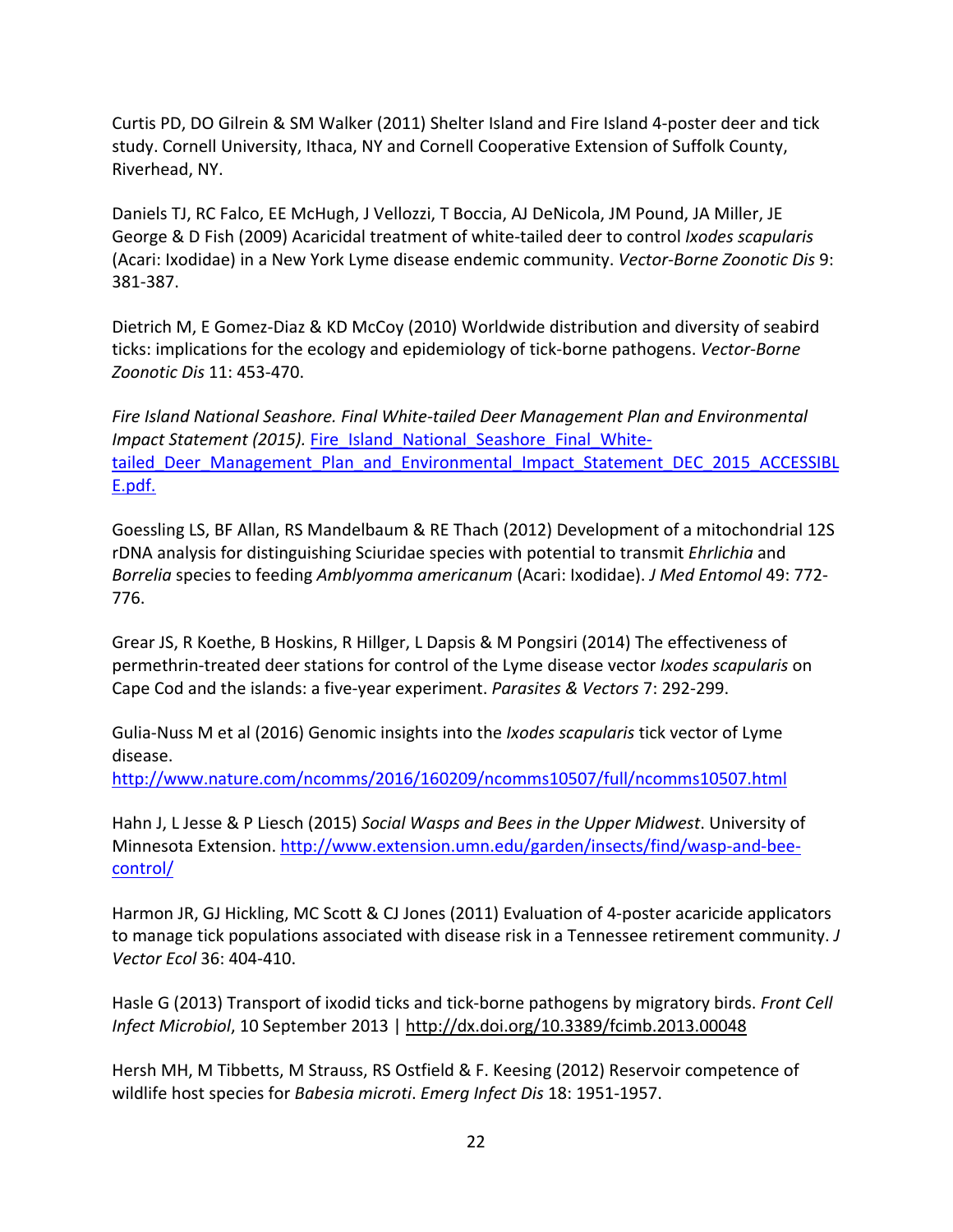James MC, RW Furness, AS Bowman, KJ Forbes & L Gilbert (2011) The importance of passerine birds as tick hosts and in the transmission of *Borrelia burgdorferi*, the agent of Lyme disease: a case study in Scotland. *Ibis* 153: 293‐302.

Kearney S (2013) Acaricide (chemical) resistance in cattle ticks. Northern Territory Agnote No: K58, May 2013. Northern Territory Government, Australia. http://www.nt.gov.au/d/publications/index.cfm?fm=Agnote.

Kirkpatrick HJ, AM Labonte & KC Stafford, III (2014) The relationship between deer density, tick abundance, and human cases of Lyme disease in a residential community. *J Med Entomol* 51: 777‐784.

Koprowski JL (1994) *Sciurus carolinensis*. *Mammalian Species No.* 480, pp 1‐9.

*Management Plan for White‐tailed Deer in New York State 2012‐2016.* http://www.dec.ny.gov/animals/7211.html .

Mead P, A Hinckley, S Hook & CB Beard (2015) TickNET – a collaborative public health approach to tickborne disease surveillance and research. *Emerg Infect Dis* 21: 1574‐1577.

Moyer MW (2015) The growing global battle against blood‐sucking ticks. *Nature* 524: 406‐408.

Oberhauser KS, SJ Brinda, S Weaver, RD Moon, SA Manweiler & N Read (2006) Growth and survival of monarch butterflies (Lepidoptera: Danaidae) after exposure to permethrin barrier treatments. *Envir Entomol* 35: 1626–1634. http://www.bioone.org/doi/abs/10.1603/0046‐ 225X%282006%2935%5B1626%3AGASOMB%5D2.0.CO%3B2?journalCode=enve

Paddock CD & JE Childs (2003) *Ehrlichia chaffeensis*: a prototypical emerging pathogen. *Clin Microbiol Rev* 16: 37‐64.

Rand PW, C Lubelczyk, MS Holman, EH Lacombe & RP Smith (2004) Abundance of *Ixodes scapularis* (Acari: Ixodidae) after the complete removal of deer from an isolated offshore island, endemic for Lyme disease. *J Med Entomol* 41: 779‐784.

Rawinski TR (2013) Trip report: reconnaissance assessment of white‐tailed deer impacts in the forests of Southold, New York. Posted on the website of the North Fork Deer Management Alliance (www.northforkdeer.org/).

Roussere GP, WJ Murray, CB Raudenbush, MJ Kutilek, DJ Levee & KR Kazacos (2003) Raccoon roundworm eggs near homes and risk for larva migrans disease, California communities. *Emerg Infect Dis* 9: 1516‐1522.